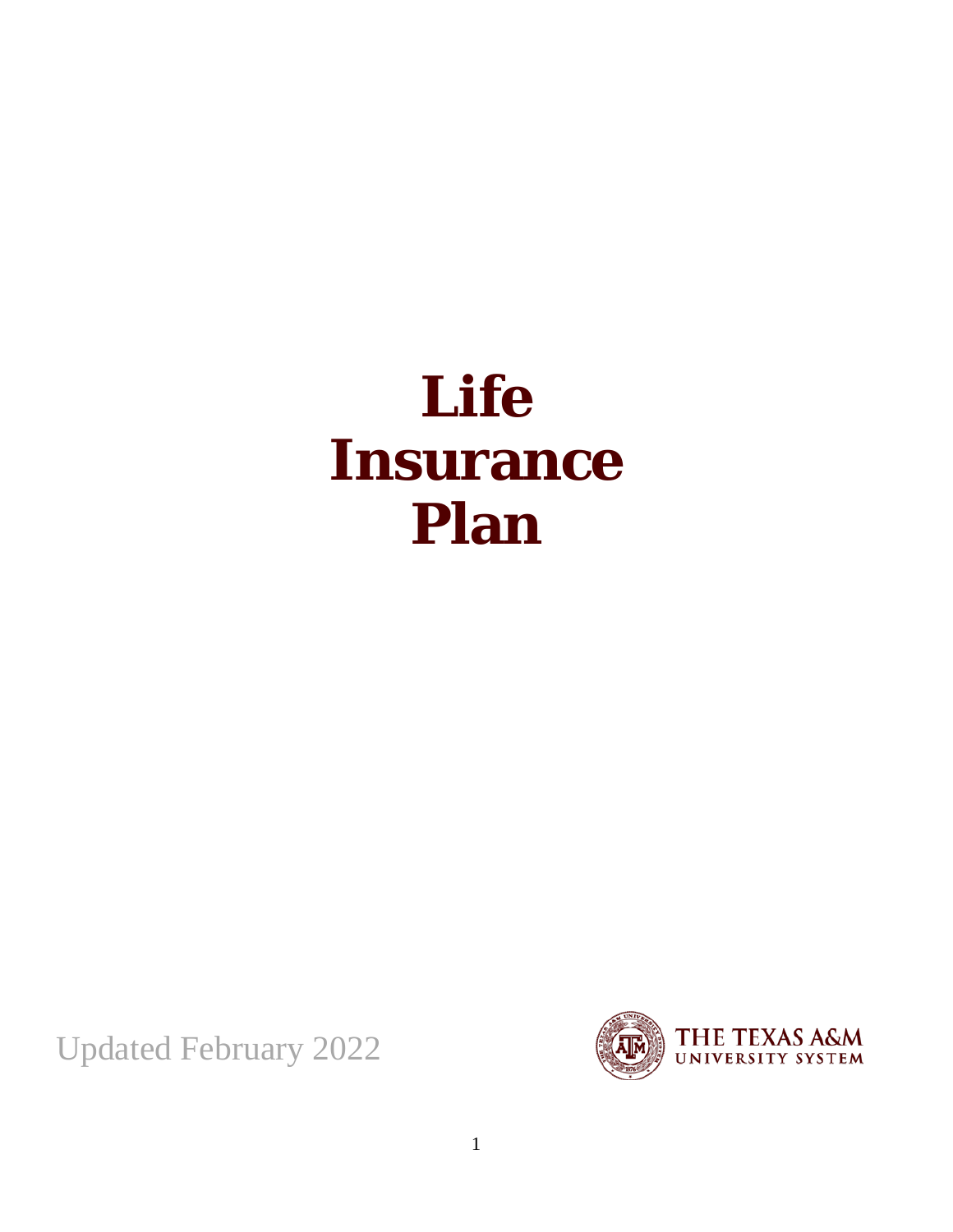## <span id="page-1-0"></span>**Introduction**

*The Texas A&M University System offers several life insurance plans to protect you and your family financially in case of your death or the death of a dependent.*

Financial protection for our families in case of our death or the death of a family member is important. The Texas A&M University System recognizes this need and offers Basic Life/Alternate Basic Life and Optional Life coverage for you and Dependent Life coverage for your family.

Basic Life/Alternate Basic Life and Optional Life pay benefits to your beneficiary if you die while covered by the plans. Dependent Life pays you a benefit if one of your covered dependents dies. Basic Life coverage is included with all System health plans. Optional Life, Alternate Basic Life and Dependent Life are voluntary coverages.

These protections are provided as term insurance. Term insurance doesn't build up a value as does whole life insurance. Term insurance covers you for a specific term – in this case, your employment and retirement with the A&M System.

This booklet describes your Basic/Alternate Basic, Optional and Dependent Life coverages. It provides a summary of plan provisions in everyday language. While this booklet does not contain every detail about your plans, most of your questions are answered by referring to this booklet.

All plan details are included in the policy between The Texas A&M University System and The Hartford. The policy is the final word on all plan provisions. In case of any discrepancy between this booklet and the policy, the policy will govern.

This booklet is neither a policy of current or future employment nor a guarantee of payment of benefits. The System reserves the right to change or end the benefits described in this booklet at any time for any reason. Enrollment or clerical errors do not obligate the plan to pay benefits. If you or your dependents enroll in a coverage that you are not eligible for according to the policy and the error is not detected until a claim is incurred or filed, benefits will be paid according to the policy. Clerical errors, when discovered, will be corrected according to the provisions of the plan policy and published procedures. The Texas A&M University System offers several life insurance plans to protect you and your family financially in case of your death or the death of a dependent.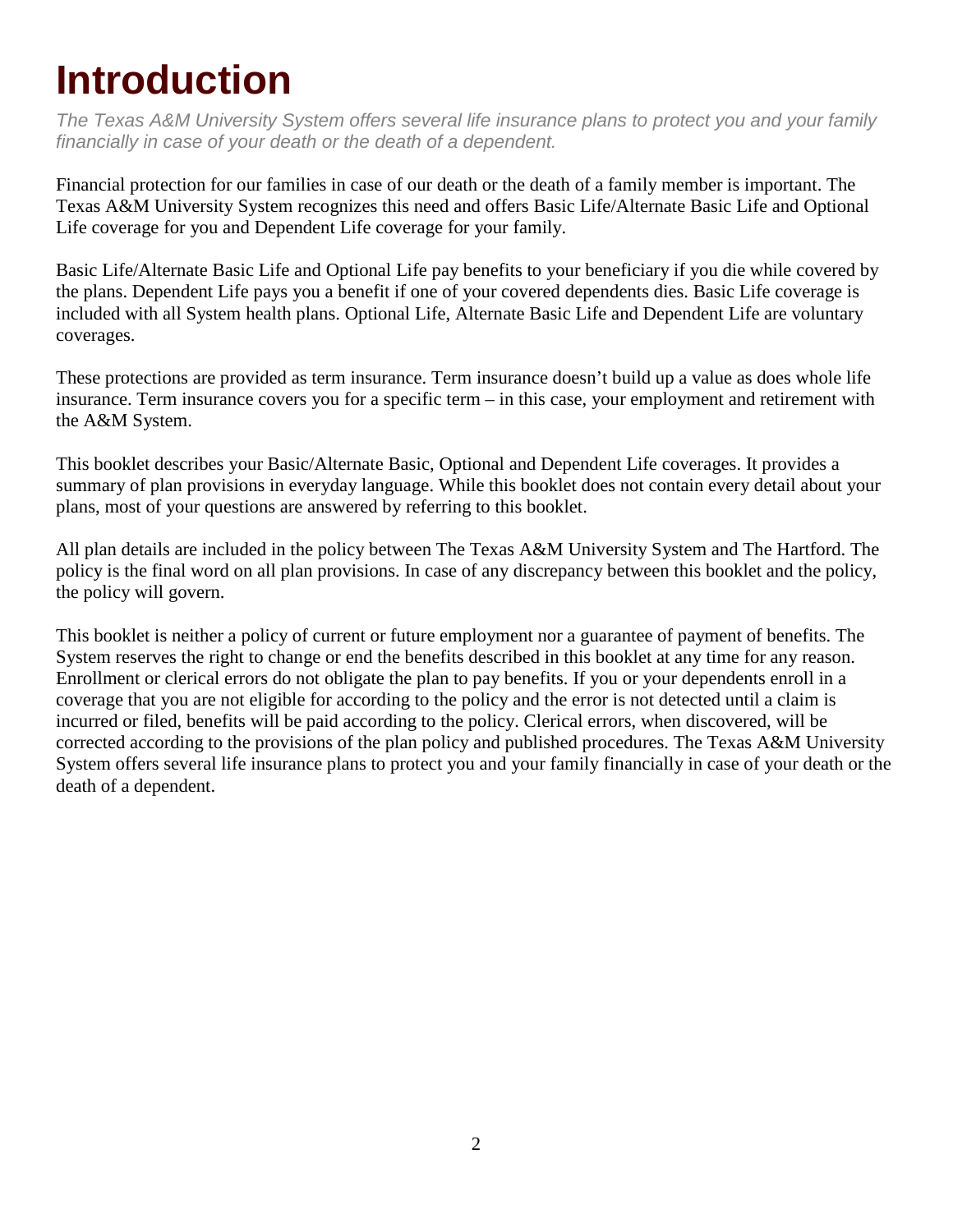#### **Contents**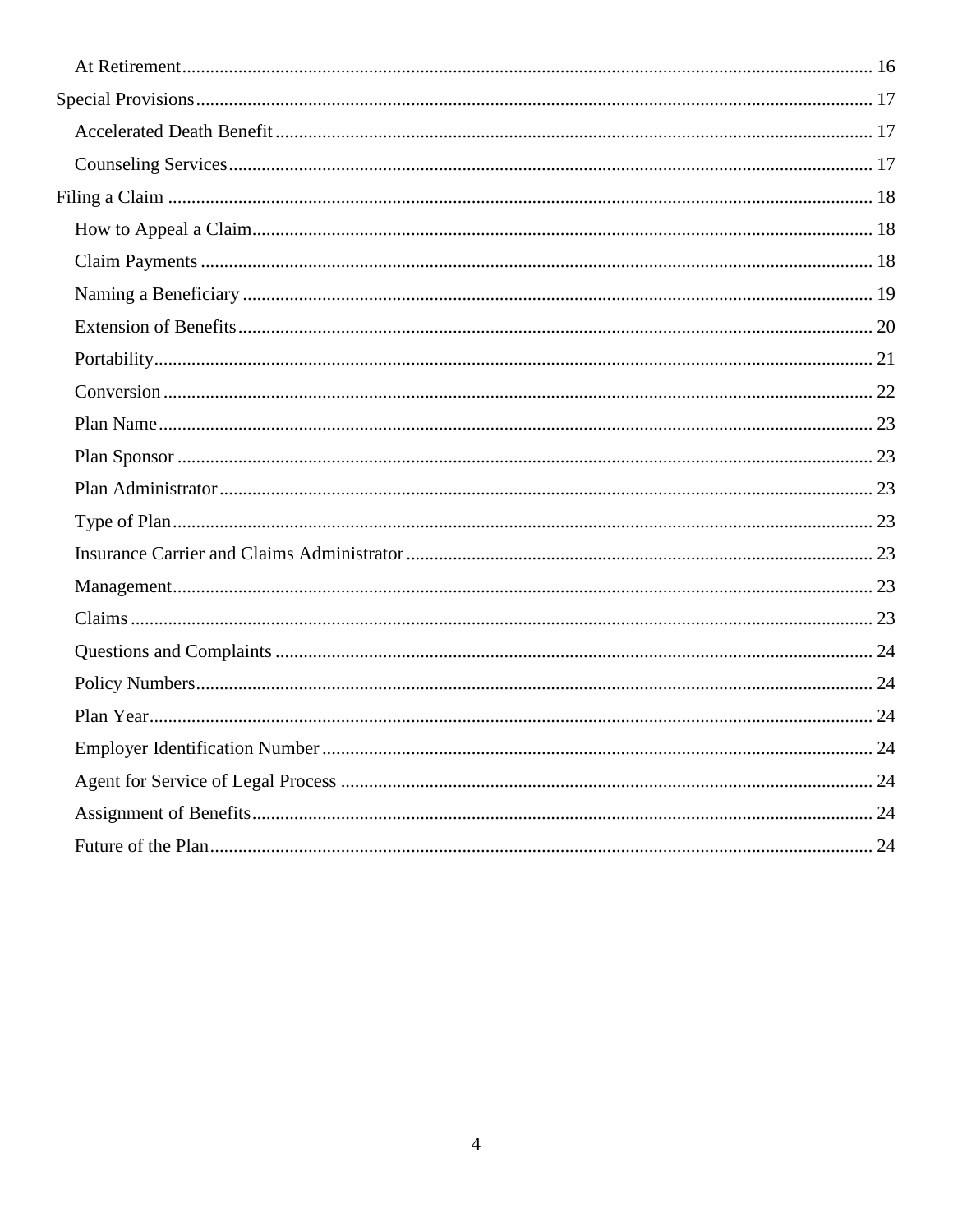# <span id="page-4-0"></span>**Participation**

*All full-time and some part-time employees and retirees and their eligible dependents are eligible for life insurance coverage. Coverage can begin on your first day of work. Participation is voluntary.*

You and your dependents are eligible to participate in the life insurance plans if you:

- are eligible to participate in the Teacher Retirement System of Texas (TRS) or Optional Retirement Program (ORP), and
- work at least 50% time for at least 4½ months.

You and your dependents are also eligible if you are a graduate student employee who works at least 50% time for at least 4½ months, or if you are a postdoctoral fellow (Basic Life only). To be eligible for coverage as a retiree, you must meet the criteria listed in the chart on the next page.

Eligibility for this plan is subject to change by the A&M System or the Texas Legislature.

#### <span id="page-4-1"></span>**Eligible Dependents**

You may choose to buy Dependent Life coverage on your eligible dependents. You may choose to enroll some eligible dependents and not others. Only those dependents you list on your enrollment form will be covered.

Eligible dependents include:

- your spouse, and
- your dependent children younger than 26.

Dependent children include:

- a natural child,
- an adopted child,
- a stepchild who has a regular parent/child relationship with you,
- a foster child under a legally supervised foster care program,
- a child for whom you are the legal guardian or legal managing conservator and with whom you have a regular parent/child relationship,
- a grandchild covered on your annual tax return,
- and a dependent for whom you have received a court order to provide life insurance coverage.

You will be asked to provide legal papers to verify your relationship to any dependent. A stillborn child is not eligible for coverage or benefits.

If the child is mentally or physically unable to earn a living and is dependent on you for support you must notify your Human Resources office of the child's disability before the child's 26th birthday. Periodically, you may be required to provide evidence of the child's continuing disability and your support.

#### <span id="page-4-2"></span>**If You and Your Spouse Work for the A&M System**

If your spouse works for the A&M System, you may choose:

- to be covered as an employee on Alternate Basic Life or Optional Life, or
- to be covered as a dependent of your spouse on Dependent Life.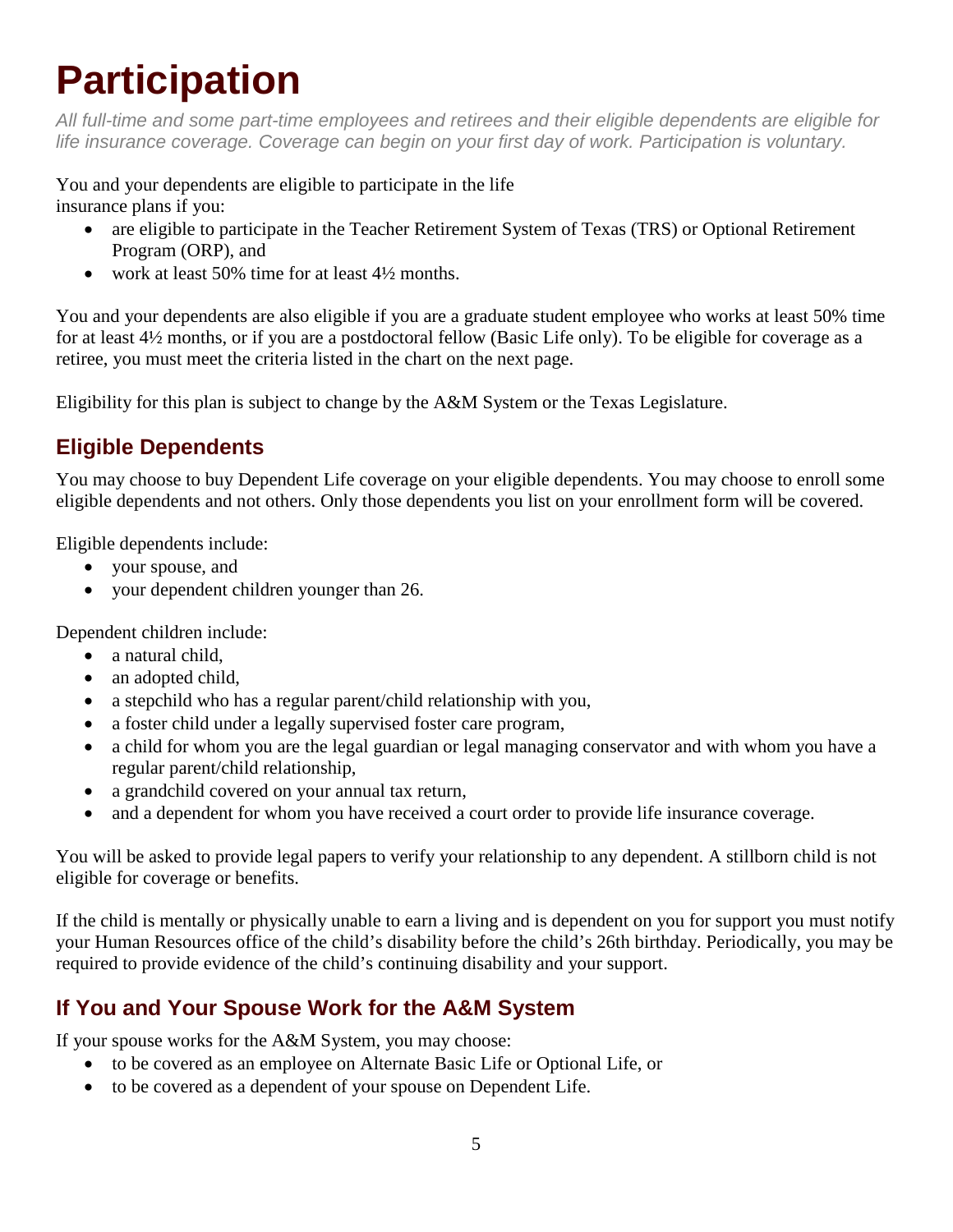You may not be covered under both Alternate Basic Life or Optional Life and Dependent Life. If you wish to transfer coverage from your policy to your spouse's policy, or vice versa, after your first 45-days of eligibility and the change would result in a higher coverage amount, you must submit evidence of insurability (see explanation under Enrolling in the Plan). Children may be covered by only one parent if both parents work for the A&M System.

#### <span id="page-5-0"></span>**Enrolling in the Plan**

Coverage for you and your dependents can take effect either on your hire date or on your employer/state contribution eligibility date (the first of the month after your 60th day of employment) if you enroll before, on or within seven days after your hire date.

If you enroll beyond the seventh day after your hire date, but during your 45-day enrollment period, your coverage will take effect on your employee/state contribution eligibility date. You may also choose to have your Life coverage begin before you employer/state contribution eligibility date, but have your dependents' coverages begin on your employer/state contribution eligibility date.

If you do not enroll yourself and your dependents within the timeframes above and you choose to enroll at a later date, in most cases you must provide evidence of insurability and your enrollment must be approved by The Hartford. Providing evidence of insurability means you fill out a form available from your Human Resources office, and send it to The Hartford. Or, you can complete an evidence of insurability questionnaire on The Hartford's web site.

Your coverage will become effective on the first of the month that falls on or after the day The Hartford approves your evidence of insurability. Approval is not guaranteed.

Under certain circumstances, The Hartford may require that you or a dependent be examined by a doctor. If you are an active employee and have a qualified Life Event, as described on page 6, you may enroll in some life coverage after your first 60-days of eligibility without providing evidence of insurability as long as you turn in your enrollment form to your Human Resources office within 60-days of the Life Event. You may enroll in Alternate Basic Life, or enroll in or increase Optional Life coverage by ½ or 1 times pay, increase Optional Life coverage by ½ or one increment up to 3 times pay, and/or enroll one or more dependents in Dependent Life.

You must be actively at work on the day your coverage begins or increases. If you are not, coverage will be delayed until you return to work.

#### <span id="page-5-1"></span>**Retiree Eligibility**

If you were retired from or employed in a benefits-eligible position with the A&M System on August 31, 2003, you are eligible for health coverage as a retiree when:

- you are at least age 55 and have at least 5-years of service credit, or your age plus years of service equal at least 80, or you have at least 30-years of service, and
- you have 3-years of service with the A&M System, and
- the A&M System is your last state employer.

If you left A&M System employment before September 1, 2003, but you met the above criteria as of August 31, 2003, you qualify for retiree benefit coverage under these criteria.

If you are in TRS and you retire after August 31, 2003, you must also provide documentation that you are receiving or have applied to receive your TRS annuity payments.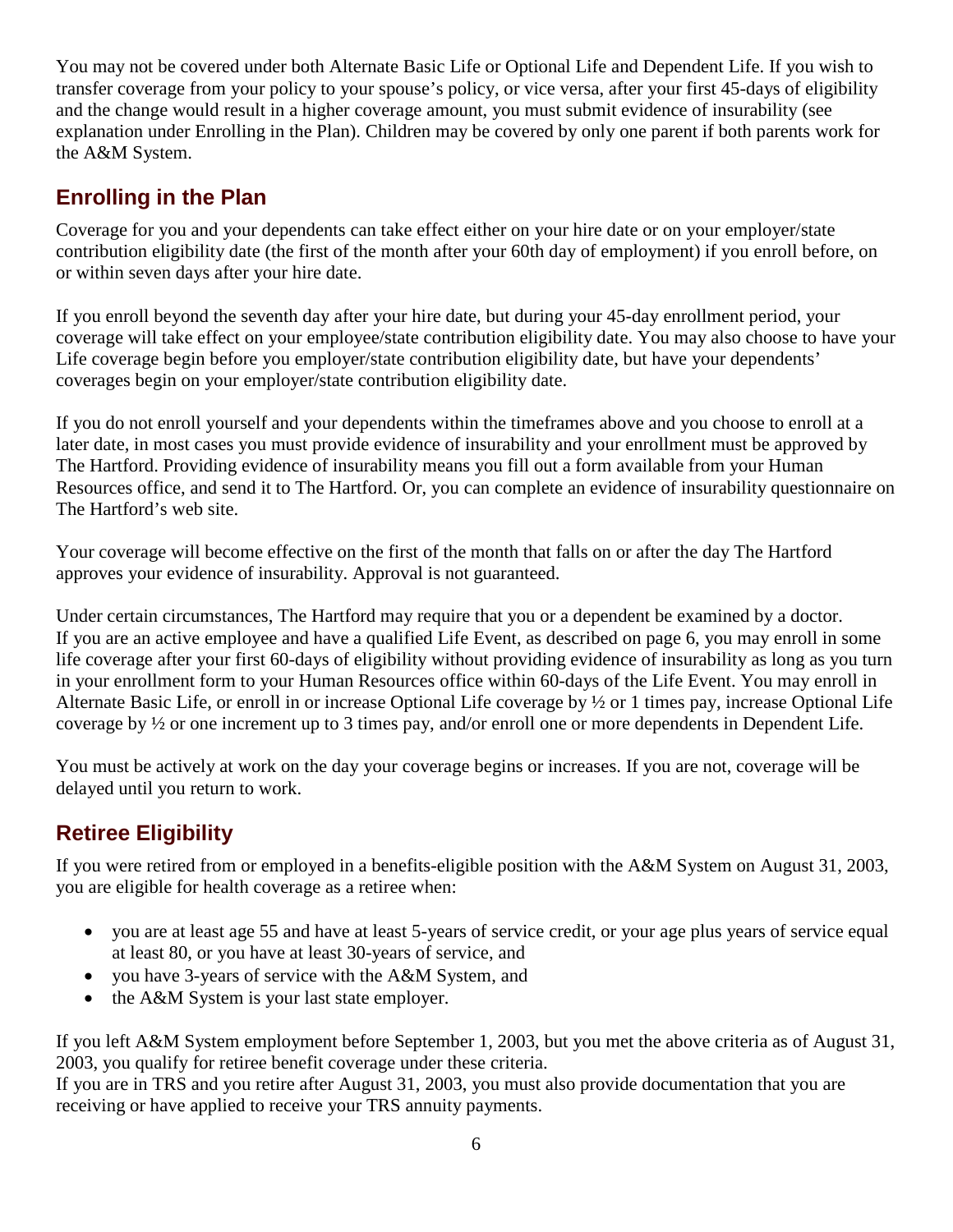If you were hired by the A&M System in a benefits-eligible position after August 31, 2003, or if you left A&M System employment before August 31, 2003, and did not meet the criteria listed at left as of August 31, 2003, you are eligible for health coverage as a retiree when:

- you are at least age 65 and have at least 10-years of service credit, or your age plus years of service equal at least 80 and you have 10-years of service credit, and
- you have 10-years of service with the A&M System, and
- the A&M System is your last state employer.

If you are in TRS, you must also provide documentation that you are receiving or have applied to receive your TRS annuity payments.

#### <span id="page-6-0"></span>**Former Employees**

You are eligible for coverage as a retiree if you are a former employee who meets the eligibility criteria listed on the previous page. You may apply for coverage within 60-days of meeting the eligibility criteria on the previous page or within 60-days of leaving a TRS-eligible position with another state employer after meeting the eligibility criteria. If you are enrolling in an A&M System health plan, you will also be enrolled in Basic Life coverage without having to go through E of I. E of I is required to enroll in Alternate Basic Life, Optional Life, or Dependent Life. In these cases, you may choose to have your coverage become effective on the first of the month following the date the Human Resources office receives your application, on your employer contribution eligibility date (the first of the month that falls at least 60-days days after the Human Resources office receives your application), or the first of the month following approval of E of I, if the E of I approval is later. If you do not enroll on one of these dates, you may enroll during a later Annual Enrollment period. In that case, you can choose to have your coverage become effective on the next September 1 or December 1, or the first of the month following approval of E of I, if the E of I approval is later.

#### <span id="page-6-1"></span>**Changing Your Coverage**

Once you enroll in Alternate Basic or Optional Life and/or Dependent Life insurance, you can reduce your coverage amount or drop your coverage at any time. If you wish to increase Optional Life coverage after your first 60 days of employment, you must provide evidence of insurability, unless you are an active employee and make the change within 60-days of a Life Event (see the following section). You also must provide evidence of insurability to change from Dependent Life Plan B to Plans A or C.

If you are enrolled in Optional Life, you may switch to Alternate Basic Life without providing evidence of insurability. In this case, you can have \$50,000 or the amount of your Optional Life coverage, whichever is less. You must provide evidence of insurability to increase your coverage.

Changes in coverage become effective on the first of the month that falls on or after the date your Benefit Change Form is received in the Human Resources office or your evidence of insurability is approved by The Hartford, whichever is later.

If your pay increases during the plan year (any time other than September 1), your coverage amount will increase immediately and premiums will increase the following September 1.

If you increase the amount of your life coverage, you must be actively at work on the day the increased coverage becomes effective. If you are not, the increase in coverage will be delayed until you return to work. This is also the case when your coverage increases as the result of a pay raise.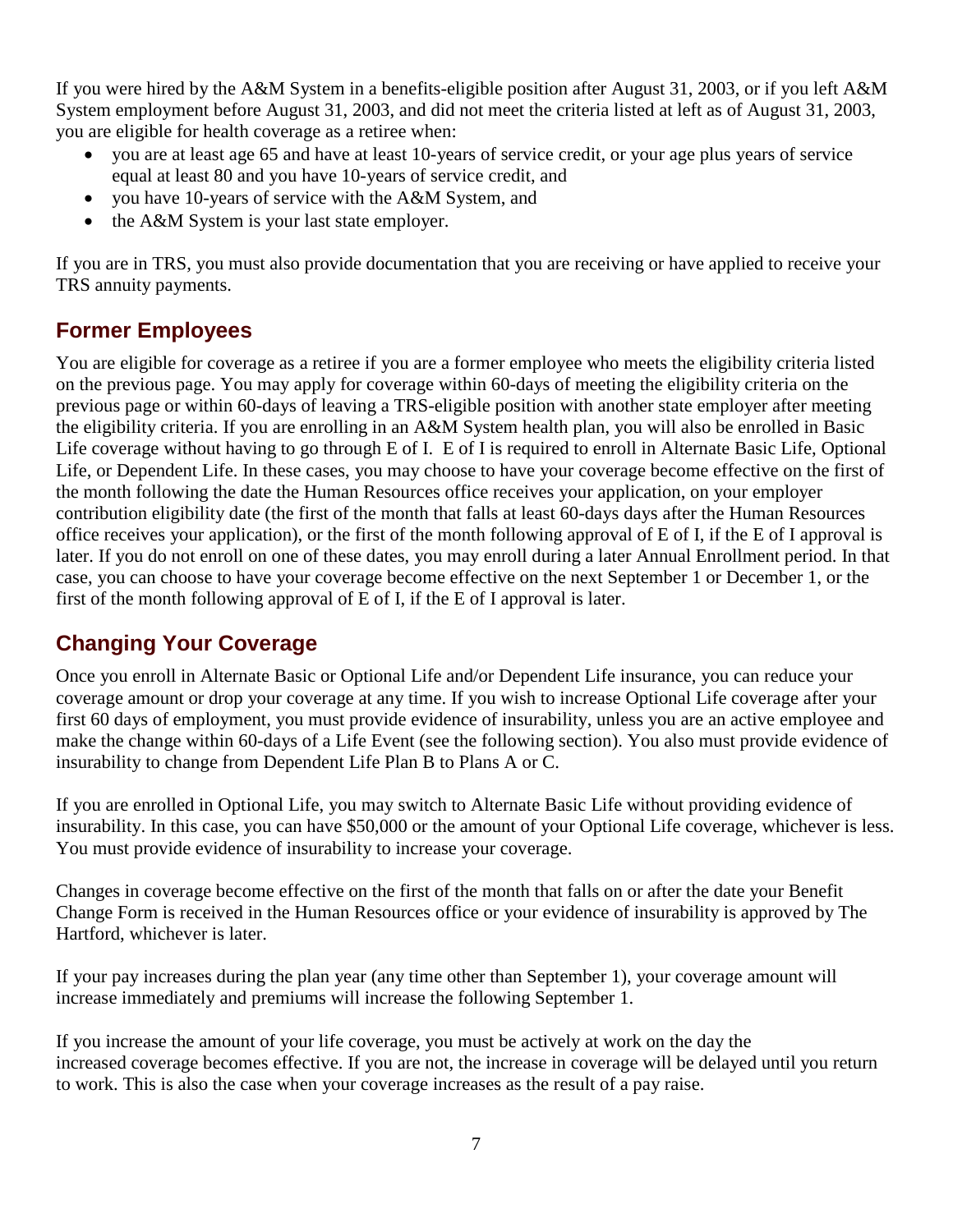#### <span id="page-7-0"></span>**Qualifying Life Events**

Qualifying Life Events include:

- employee's marriage or divorce or death of employee's spouse,
- birth, adoption or death of a dependent child,
- change in employee's, spouse's or dependent child's employment status that affects benefit eligibility,
- employee's receipt of a qualified medical child support order or letter from the Attorney General ordering the employee to provide (or allowing the employee to drop) medical coverage for a child,
- changes made by a spouse or dependent child during his/her annual enrollment period with another employer,
- child becoming ineligible for coverage due to reaching age 26,
- changes in the employee's, spouse's or a dependent child's residence that would affect eligibility for coverage,
- significant employer- or carrier- initiated changes in or cancellation of the employee's, spouse's or dependent child's coverage.

Changes in coverage must be consistent with the Life Event. For example, if you have a baby, you may add that child to your coverage, but you may not drop your other children.

A divorce is considered official when the trial court announces its decision in open court or by written memorandum filed with the clerk. You must provide dependent documentation to add or change coverage for dependents.

#### <span id="page-7-1"></span>**If Your Work Hours are Reduced**

If your work hours are reduced to between 50% and 99% time, you may keep the same level of benefits you had before the reduction and continue to receive the employer contribution (see Coverage Cost on page 8) toward the cost of your Basic Life or Alternate Basic Life coverage. Should you prefer to have your benefits and premiums reduced, contact your Human Resources office.

#### <span id="page-7-2"></span>**Leave of Absence**

If you take a paid leave of absence, your coverage will continue and premiums will be deducted from your pay. However, if you take an unpaid leave, you must make arrangements with our billing vendor, P&A Group, to continue your premium payments or to cancel your coverage.

If you continue your coverage during an unpaid leave, the coverage amount and premium will be the same as before your leave, but you will not receive the employer contribution toward your Basic Life or Alternate Basic Life premium.

Should you decide to discontinue your life coverage, you will need to provide E of I to reinstate any coverage other than Basic Life.

If your Basic Life or Alternate Basic Life premium is paid by the employer contribution and you take an unpaid leave under the Family and Medical Leave Act, the employer contribution will continue to pay your premium during the leave.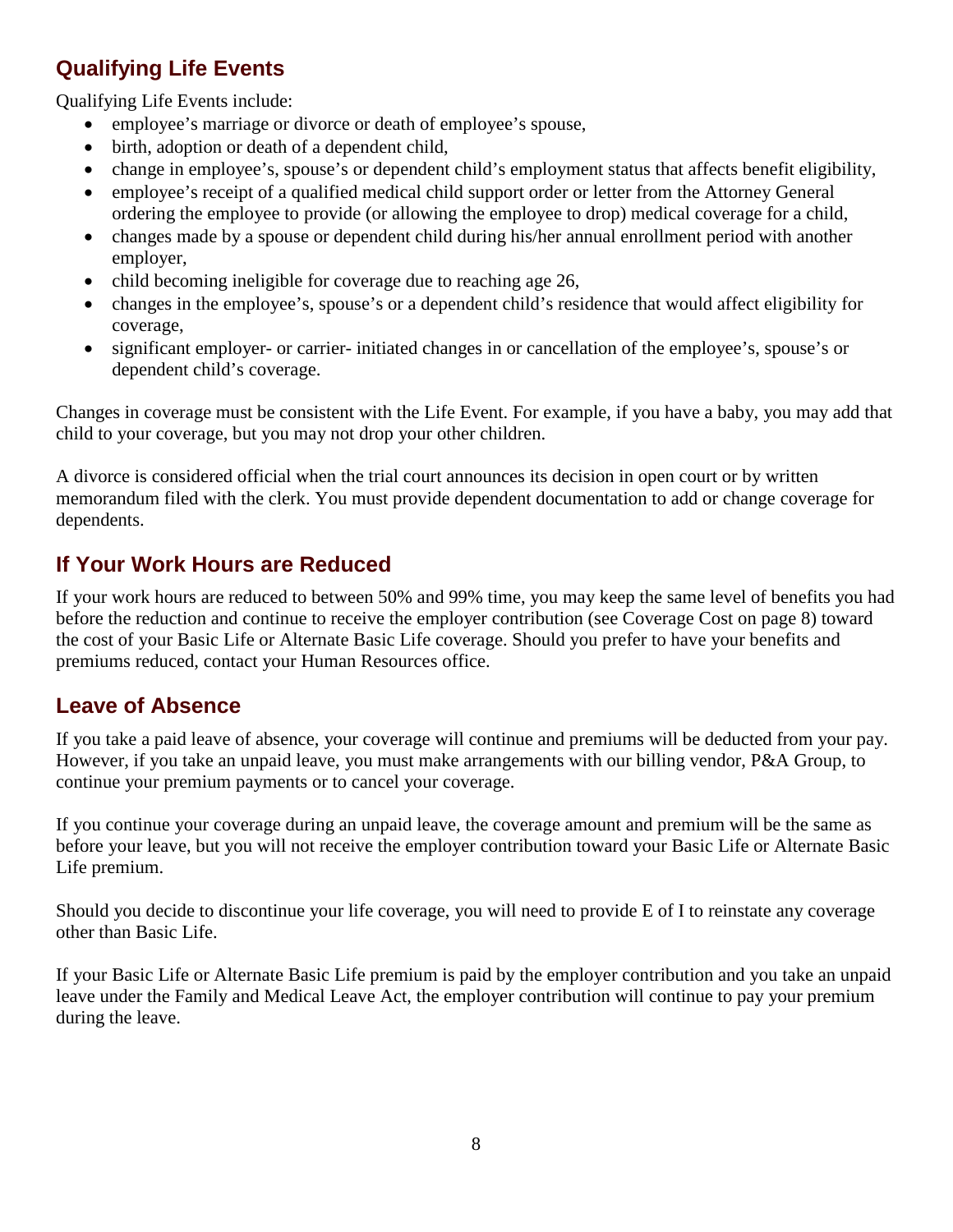### <span id="page-8-0"></span>**Coverage Cost**

*Basic Life or Alternate Basic Life is generally paid for by your employer. You pay for Optional and Dependent Life if you choose to take these coverages.*

Your employer pays the full cost of Basic Life coverage if you enroll in an A&M System health plan. You must pay for any Optional or Dependent Life coverage you elect.

If you waive A&M System health coverage but have other health insurance, you may apply part of the employer contribution toward Alternate Basic Life coverage.

If coverage for you or your dependents begins in the middle of a month, you must pay your full premium for the month.

#### <span id="page-8-1"></span>**Basic Life**

The premium is an amount set each year based on plan costs. It is the same for all employees and retirees, regardless of age or tobacco use.

#### <span id="page-8-2"></span>**Optional Life**

The cost of your Optional Life coverage is based on your age, the amount of coverage you choose and whether you use tobacco products. Your premium will increase each time you move into a higher age category. Age categories are broken into five-year bands (for example, 45-49 and 50-54). This is determined by your age as of September 1.

You are considered a tobacco user if you have used any tobacco products in the last 3 months. This includes chewing tobacco as well as smoking products. You can change your tobacco use category at any time. You must be tobacco-free for at least 3 months to be considered a non-tobacco user.

#### <span id="page-8-3"></span>**Alternate Basic Life**

The cost of your Alternate Basic Coverage is based on the Basic Life Rate which is a flat rate per \$1,000. The amount is usually a flat \$50,000 but can be less if you had a lesser amount of Optional Life coverage and moved it to Alternate Basic Life coverage.

#### <span id="page-8-4"></span>**Waiver of Premium**

If you become disabled, your premiums for Basic Life/Alternate Basic Life, Optional Life and Dependent Life may be waived. To qualify for waiver of premium, you must be:

- an active employee,
- younger than 60,
- totally and permanently disabled, and
- able to submit proof of disability within 12 months of becoming disabled.

You must continue to pay your premiums until waiver of premium is approved. Then the System will pay your premiums until the earliest of:

- the date you stop being disabled,
- the date your life coverage ends, or
- the date you reach age 65.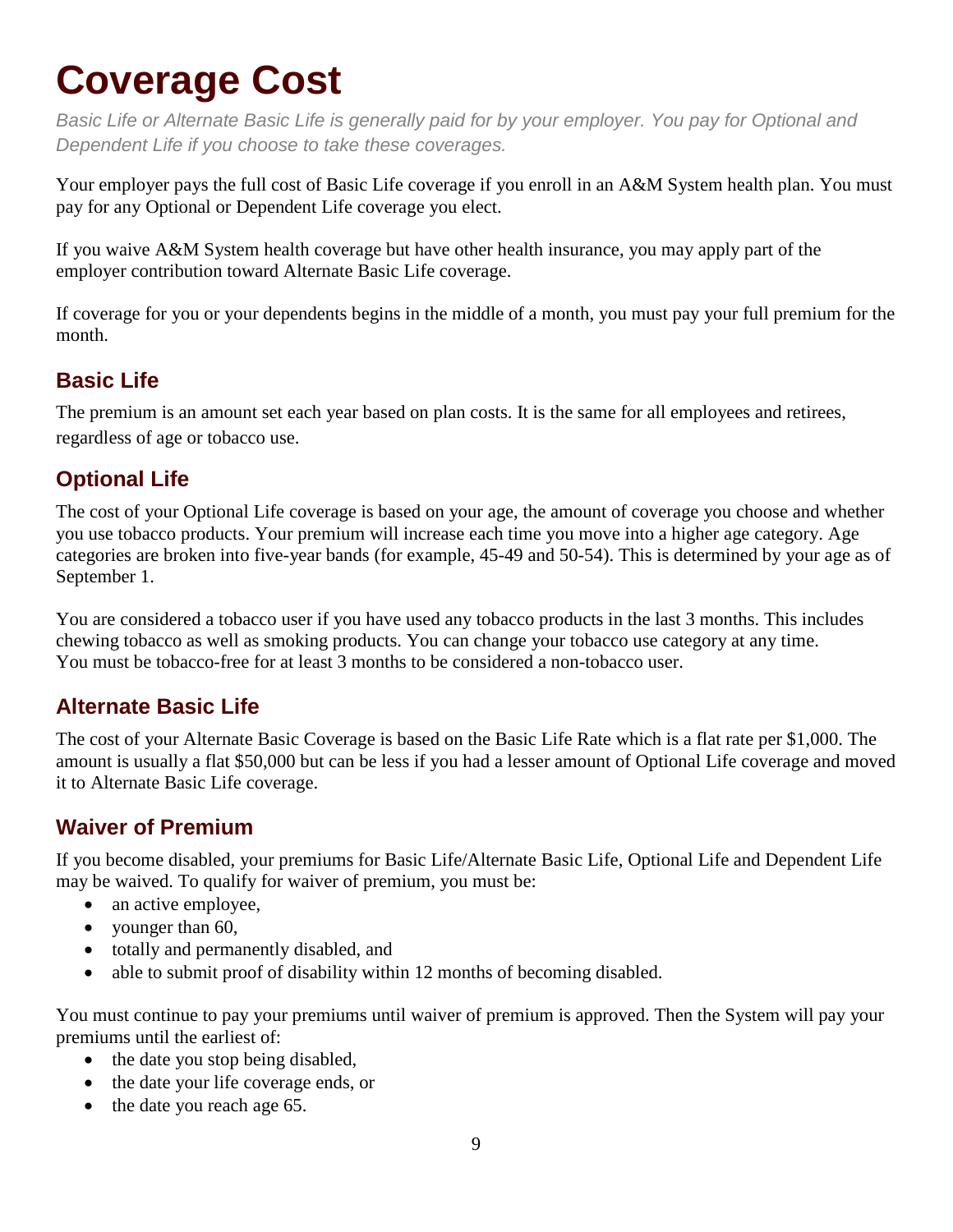While you are receiving waiver of premium, your life insurance will continue at the same coverage level as you had when you became disabled. You cannot voluntarily increase or decrease your coverage. However, involuntary changes may be made. For example, if a covered child turns age 26 and therefore becomes ineligible for coverage, that child will be dropped from the Dependent Life plan.

You may enroll a new dependent in Dependent Life while you are receiving waiver of premium. However, you will be responsible for paying the premium. While you are disabled, your life insurance and waiver of premium must be renewed each year. You may be required to submit proof of your continued disability each year within three months before the renewal date. You do not have to have Long-Term Disability coverage to qualify for waiver of premium.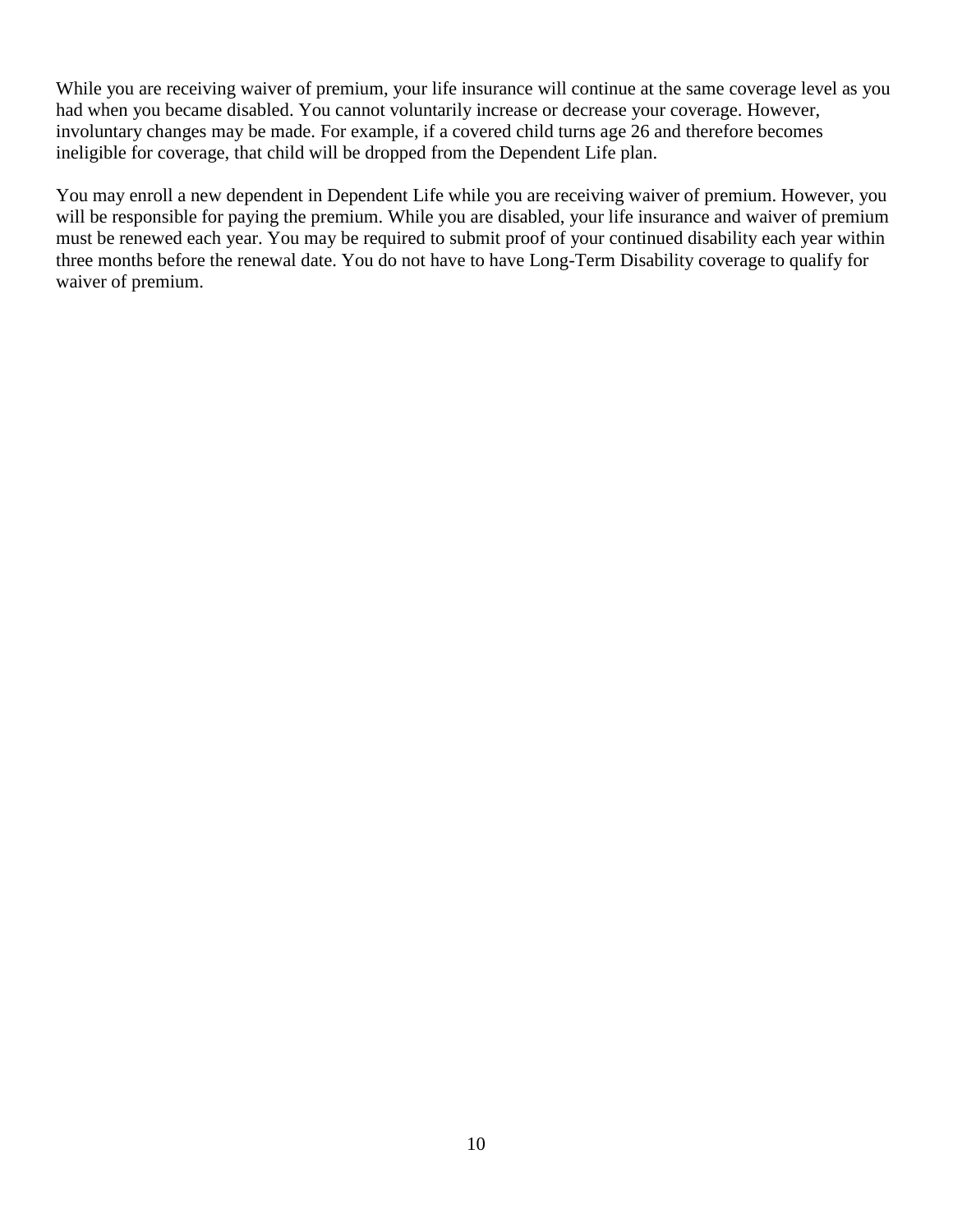### **Basic Life/Alternate Basic Life**

Basic Life/Alternate Basic Life pays a benefit to your beneficiary if you die while covered by the plan. The plan includes accidental death and dismemberment benefits.

The Basic Life/Alternate Basic Life plan pays a benefit to your beneficiary if you die from any cause while covered by the plan. The plan also pays you a benefit if you have certain losses as a result of an accident.

#### <span id="page-10-0"></span>**Basic Life**

You are automatically covered by Basic Life while you are covered by any System health plan. The plan provides \$7,500 in life coverage and \$5,000 in accidental death and dismemberment (AD&D) coverage.

#### <span id="page-10-1"></span>**Alternate Basic Life**

If you do not enroll in A&M System health coverage but certify that you have other health coverage, you may purchase Alternate Basic Life coverage. Alternate Basic Life provides life coverage of \$50,000, and \$5,000 in AD&D coverage.

If you are a retiree or you are an employee transferring your Optional Life coverage to Alternate Basic Life coverage, your Alternate Basic Life coverage amount cannot exceed the amount of Optional Life coverage you had immediately before enrolling in Alternate Basic Life unless you provide evidence of insurability.

<span id="page-10-2"></span>

| <b>Basic Life at a Glance</b>                                                                      |       |         |  |  |
|----------------------------------------------------------------------------------------------------|-------|---------|--|--|
| If you have A&M System health coverage or if you do not have A&M System health coverage and do not |       |         |  |  |
| certify that you have other health coverage:                                                       |       |         |  |  |
|                                                                                                    | Life  | AD&D    |  |  |
| <b>Employees</b>                                                                                   | 7,500 | \$5,000 |  |  |
| <b>Retirees</b>                                                                                    | 7,500 | \$5,000 |  |  |
| <b>Children</b>                                                                                    | 7,500 | \$0     |  |  |

<span id="page-10-3"></span>

| <b>Alternate Basic Life at a Glance</b>                                                        |          |                 |  |
|------------------------------------------------------------------------------------------------|----------|-----------------|--|
| If you do not have A&M System health coverage but certify that you have other health coverage: |          |                 |  |
|                                                                                                | Life     | <b>AD&amp;D</b> |  |
| <b>Employees</b>                                                                               | \$50,000 | \$5,000         |  |
| <b>Retirees</b>                                                                                | \$50,000 | \$5,000         |  |
| <b>Children</b>                                                                                | \$5,000  | \$0             |  |

If you drop System health coverage and certify that you have other health coverage and you do not have Optional Life coverage, you must provide evidence of insurability to enroll in Alternate Basic Life. If you are a retiree enrolled in Alternate Basic Life your coverage will automatically be reduced to \$30,000 when you reach age 80.

You may pay for Alternate Basic Life using the employer contribution. If you purchase Alternate Basic Life coverage, you may not purchase Optional Life coverage.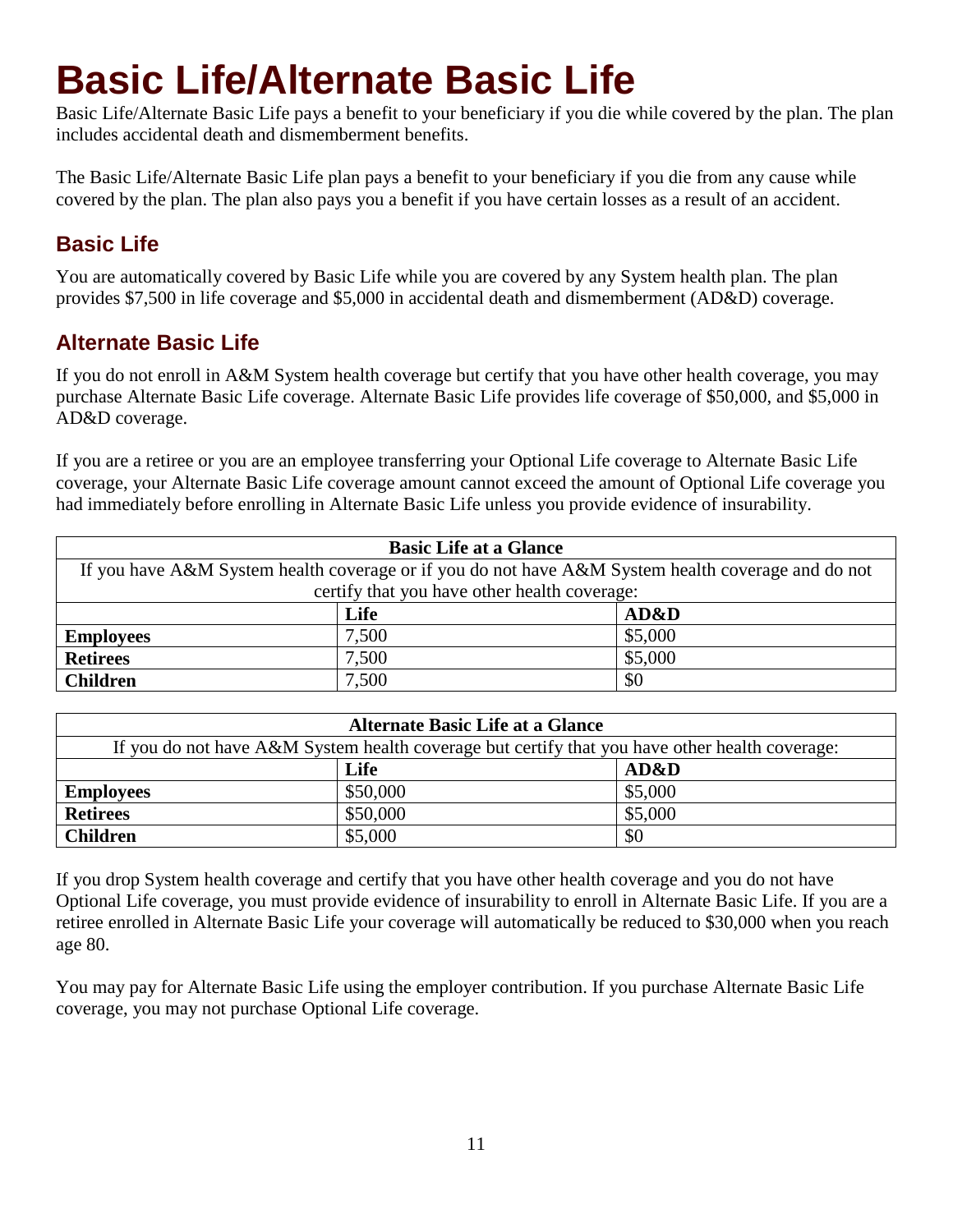#### <span id="page-11-0"></span>**Children's Basic Life**

If you have Basic or Alternate Basic Life coverage, your eligible dependent children (see page 3) will automatically be covered for \$5,000 in Basic Life insurance (subject to certain coverage limitations). You do not have to enroll your children. Your spouse is not eligible for Basic Life insurance.

#### <span id="page-11-1"></span>**Basic AD&D**

Basic Life/Alternate Basic Life includes Basic AD&D coverage. Basic AD&D coverage pays your beneficiary a \$5,000 benefit if you die as a result of an accident and within 90 days after the accident. This is in addition to your Basic Life/Alternate Basic Life benefit. AD&D pays \$2,500 to you if you lose a hand, foot or sight of an eye as a result of an accident and within 90days of the accident.

Loss of a hand or foot means severance at or above the wrist or ankle joints. Loss of sight means entire and irrecoverable loss of sight. If you have two losses resulting from the same accident, the plan may pay benefits for both, but in no case will you receive more than your full coverage amount from the AD&D benefits for all losses from a single accident. For example, if you are an active employee and you die as a result of an accident while covered by the Basic Life plan, the plan will pay your beneficiary a total of \$7,500 in Basic Life benefits and \$5,000 in Basic AD&D benefits.

If you lose a hand and a foot in an accident, the plan will pay you a total of \$2,500 for the hand and \$2,500 for the foot. However, if you lost both feet and both hands, your benefit would still be \$5,000 because you cannot receive more than your full coverage amount for all losses from a single accident. Benefits added beginning September 1, 2014 include:

- Uniplegia  $(25%)$
- Coma (1% per month for 100-months)
- Disappearance (Benefit paid) and,
- Exposure (Benefit paid).

AD&D benefits will not be paid for any loss resulting from or caused by:

- intentionally self-inflicted injury or self-destruction, whether sane or insane; or
- suicide or attempted suicide, whether sane or insane; or
- the insured's participation in or attempt to commit a crime, as-sault, felony, or any illegal activity, regardless of any legal proceedings, or the absence of any legal proceedings, thereto; or
- bodily or mental infirmity, illness
- or disease; or
- the use of alcohol, drugs, medications, poisons, gases, fumes or other substances taken, absorbed, inhaled, ingested or injected, unless taken upon the advice of a licensed physician in the verifiable prescribed manner and dosage;
- motor vehicle collision or accident where the insured is the operator of the motor vehicle and this insured's blood alcohol level meets or exceeds the level at which intoxication is defined in the state where the collision or accident occurred, regardless of any legal proceedings, or the absence of any legal proceedings thereto; or
- infection, other than infection occurring simultaneously with, and as a direct result of, the accidental injury; or
- medical or surgical treatment or diagnostic procedures or any resulting complications; or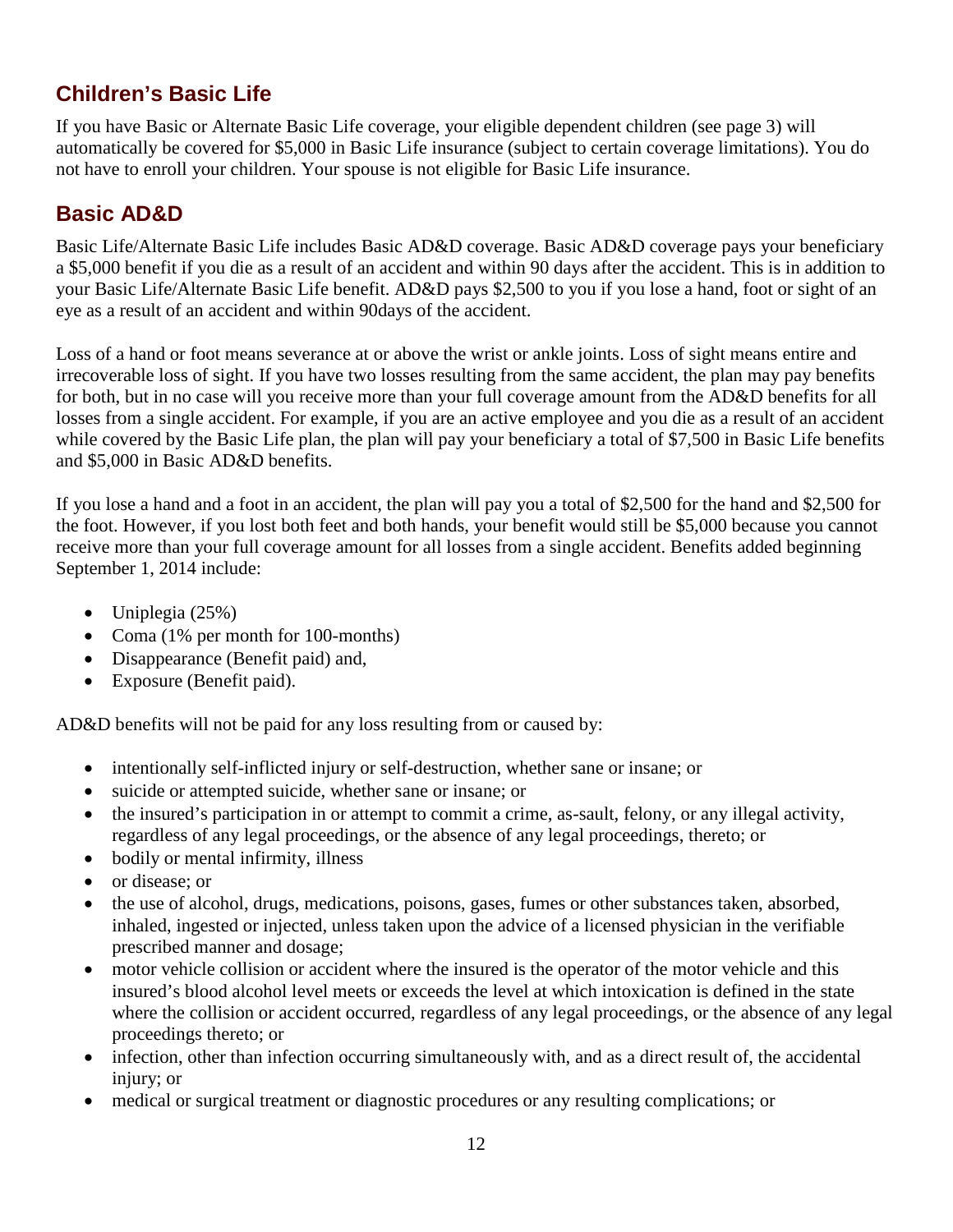- travel in or descent from any aircraft, except as a fare-paying passenger on a regularly scheduled commercial flight on a li-censed passenger aircraft carrier; or
- war or any act of war, whether declared or undeclared; or
- service in the military of any nation.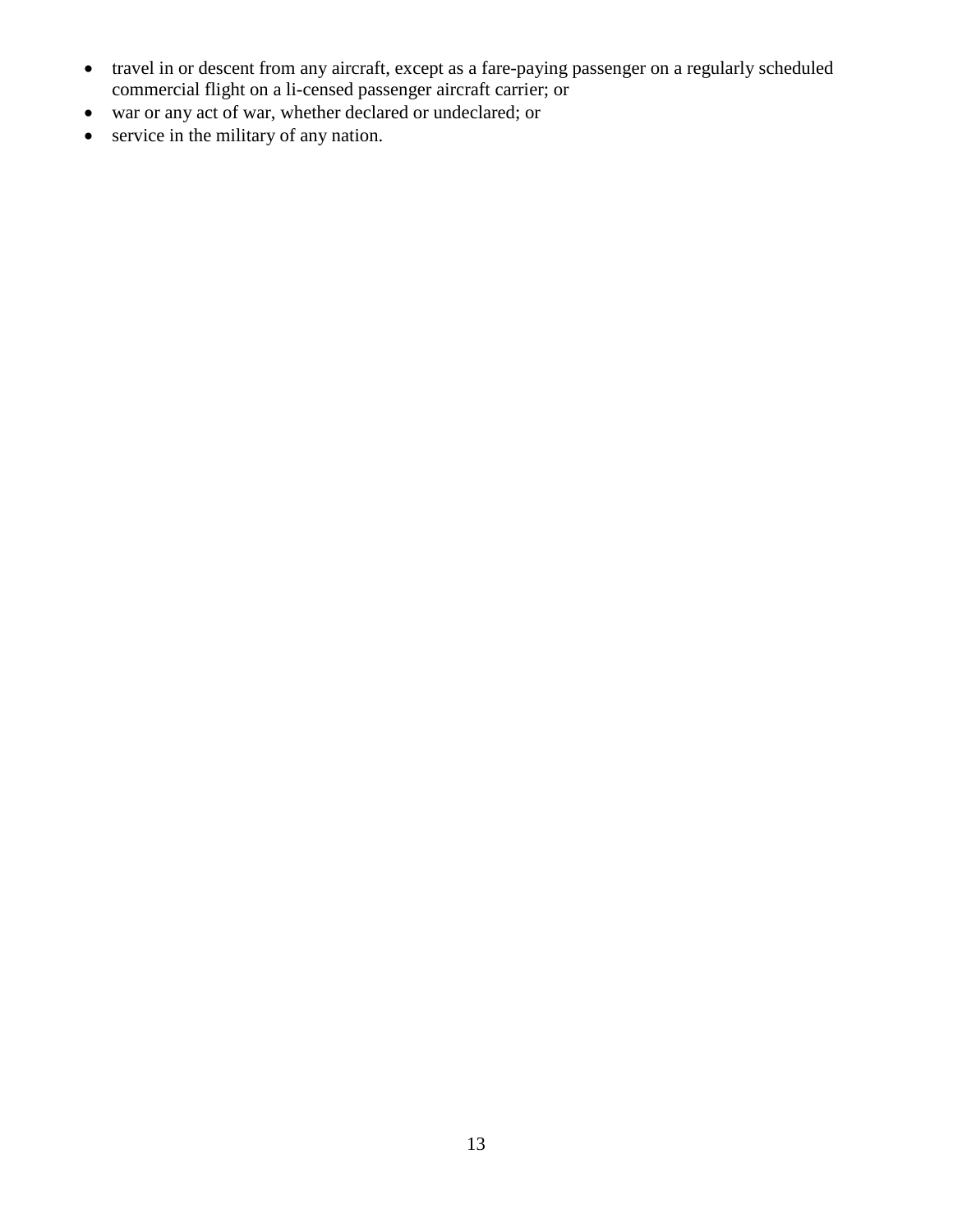# <span id="page-13-0"></span>**Optional Life**

*Optional Life pays a benefit to your beneficiary if you die while covered by the plan. You choose the amount of coverage to buy. You decide whether to buy optional coverage and, if so, how much coverage to buy.*

#### <span id="page-13-1"></span>**Employees**

You can buy coverage of  $\frac{1}{2}$ , 1, 2, 3, 4, 5 or 6 times your annual pay. For example, if you earn \$20,000 a year, you could buy \$10,000, \$20,000, \$40,000, \$60,000, \$80,000, \$100,000 or \$120,000 in Optional Life coverage. The maximum coverage you can buy is \$1 million. To buy coverage of four, five or six times your pay, you must always provide evidence of insurability.

Annual pay means your annual budgeted pay on September 1 of each year. (See page 6 for information regarding midyear changes in annual budgeted pay.) It does not include commissions, bonuses, overtime, longevity or hazardous duty pay or other fringe benefits. If you are a less than-12-month employee, your annual pay will be calculated by multiplying your monthly budgeted pay by 12.

Coverage will be rounded to the next lower multiple of \$1,000 if your multiple of pay is not an even multiple of \$1,000. You may not purchase Optional Life coverage if you purchase Alternate Basic Life coverage.

#### <span id="page-13-2"></span>**Retirees**

If you are younger than 70, you may choose Optional Life coverage of any multiple of \$1,000 up to \$100,000 or the amount of coverage you had at retirement, whichever is less. Once you choose your initial coverage amount, you may not increase your coverage beyond that amount or \$100,000, whichever is more. If you keep coverage of more than \$60,000, your coverage will automatically be reduced to \$60,000 when you reach age 70 and \$30,000 when you reach age 80. Changes go into effect on the 1st of the month following your 70th or 80th birthday.

If you are between ages 70 and 80, you may choose Optional Life coverage of any multiple of \$1,000 up to \$60,000 or the amount of coverage you had at retirement, whichever is less.

You can buy more coverage than you had just before you retired or later increase your coverage if you provide evidence of insurability. You must choose a coverage amount in multiples of \$1,000, and you may increase up to \$100,000 if you are younger than age 70 and \$60,000 if you are between ages 70 and 80. If you did not have Optional Life coverage when you retired, you must provide evidence of insurability to enroll.

#### <span id="page-13-3"></span>**Benefit Payment**

The plan will pay your coverage amount to your beneficiary if you die from any cause while covered by the plan. A benefit will not be paid for a death claim as a result of suicide within two years of the effective date of insurance or within two years after an increase in the amount of insurance for which an insured was required to apply or for which The Hartford required evidence of insurability.

#### <span id="page-13-4"></span>**Incontestability**

The Hartford will not contest the validity of your insurance after your insurance has been in force for two years during your lifetime.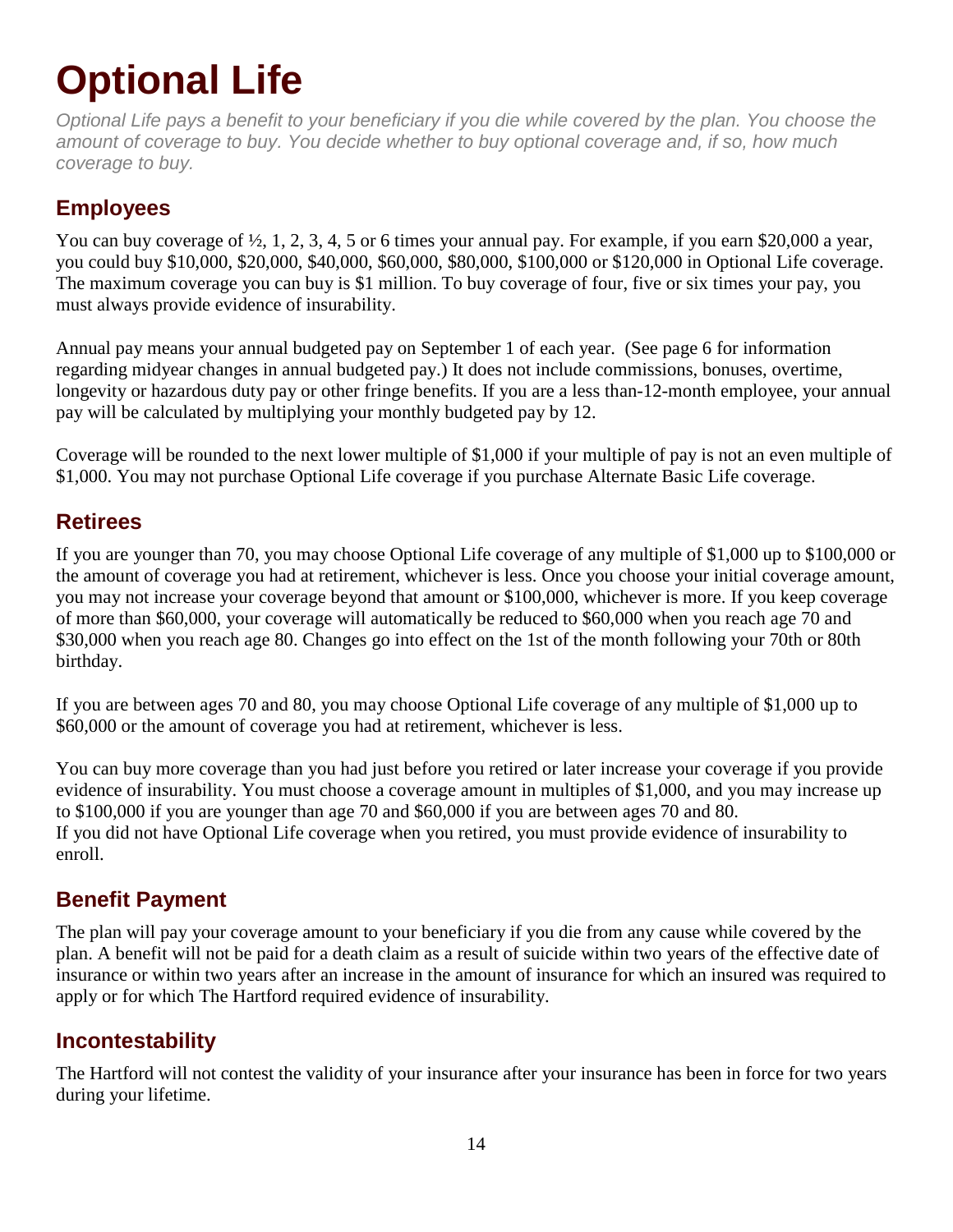### <span id="page-14-0"></span>**Dependent Life**

*Dependent Life pays you a benefit if a dependent dies while covered by the plan. You can choose one of three Dependent Life plans.*

You may choose to cover your dependents under the Dependent Life plan. You choose from Plans A, B or C. In all cases, the plan pays you a benefit if a covered dependent dies. You may choose to enroll some of your eligible dependents and not others. Only those dependents specifically enrolled by you will be covered. If an employee's first eligible child dies within 31-days of birth, but prior to the employee enrolling for child life coverage, a benefit of \$5,000 will be paid.

#### <span id="page-14-1"></span>**Plan A**

You may elect Plan A coverage in an amount as shown below for your dependents only if you purchase Optional Life insurance on yourself. Plan A does not include Accidental Death and Dismemberment (AD&D) benefits.

#### <span id="page-14-2"></span>**Plan B**

You may elect Plan B coverage for your dependents if you have Basic Life, Alternate Basic Life or Optional Life insurance on yourself.

Plan B provides \$5,000 in life insurance on your spouse and each enrolled child. Plan B also includes \$5,000 of AD&D coverage. However, if you are retired, AD&D benefits are available to your dependents only if the dependents were covered under Plan B when you retired.

For example, if you have \$5,000 in Dependent Life coverage on your spouse, your spouse also has AD&D coverage of \$5,000. This means that if your spouse dies as a result of an accident, the benefit will be \$10,000. This AD&D coverage works the same way and is subject to the same limitations as the AD&D coverage under Basic Life/Alternate Basic Life.

<span id="page-14-3"></span>

| <b>Dependent Life at a Glance</b>            |                                                       |  |
|----------------------------------------------|-------------------------------------------------------|--|
| <b>Plan A</b>                                |                                                       |  |
| *Spouse:                                     | \$25,000, \$50,000, \$75,000, \$100,000, \$150,000 or |  |
|                                              | \$200,000                                             |  |
| Child:                                       | \$10,000                                              |  |
| <b>Plan B</b>                                |                                                       |  |
| Spouse and each child:                       | \$5,000 Life/\$5,000 AD&D                             |  |
| Plan C                                       |                                                       |  |
| Spouse:                                      | 50% of your Alternate Basic Life amount               |  |
| Child:                                       | 10% of your Alternate Basic Life amount               |  |
| *Not to exceed Optional Life Coverage amount |                                                       |  |

#### <span id="page-14-4"></span>**Plan C**

You may elect Plan C coverage for your dependents only if you purchase Alternate Basic Life insurance on yourself. Plan C covers your spouse, if enrolled, for 50% of your Alternate Basic Life coverage amount and each enrolled child for 10% of your Alternate Basic Life coverage amount. Plan C does not include AD&D benefits.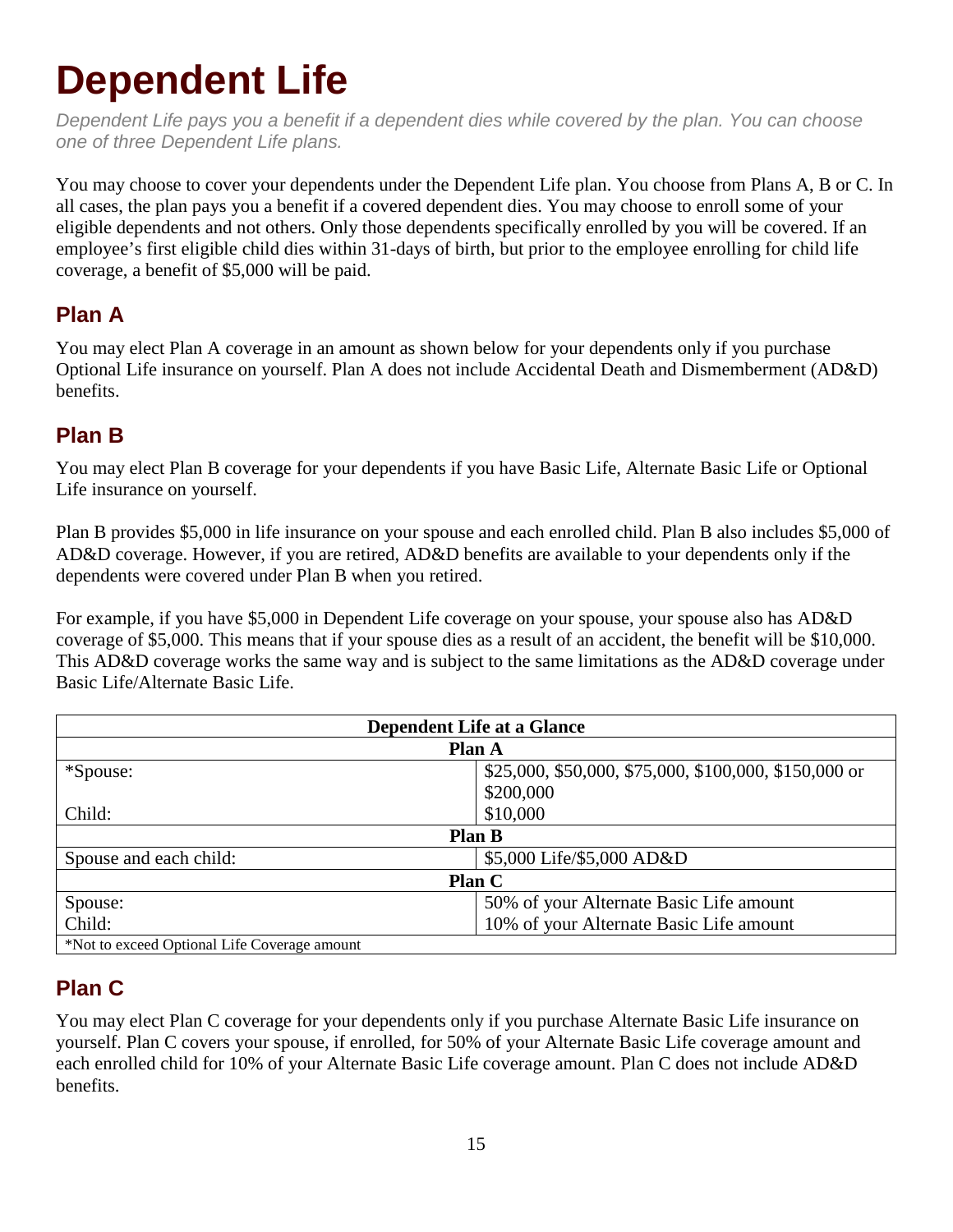#### <span id="page-15-0"></span>**At Retirement**

When you retire, the maximum coverage amount for your spouse is \$50,000. When you turn age 70, the spouse maximum is \$30,000, and the maximum is \$15,000 when you reach age 80.

If you already have one or more children covered at a grandfathered amount and you wish to add a new child, you may choose to keep the grandfathered coverage amount for each child, or choose coverage of \$10,000 for each child. Whichever you choose, all children must have the same amount of coverage.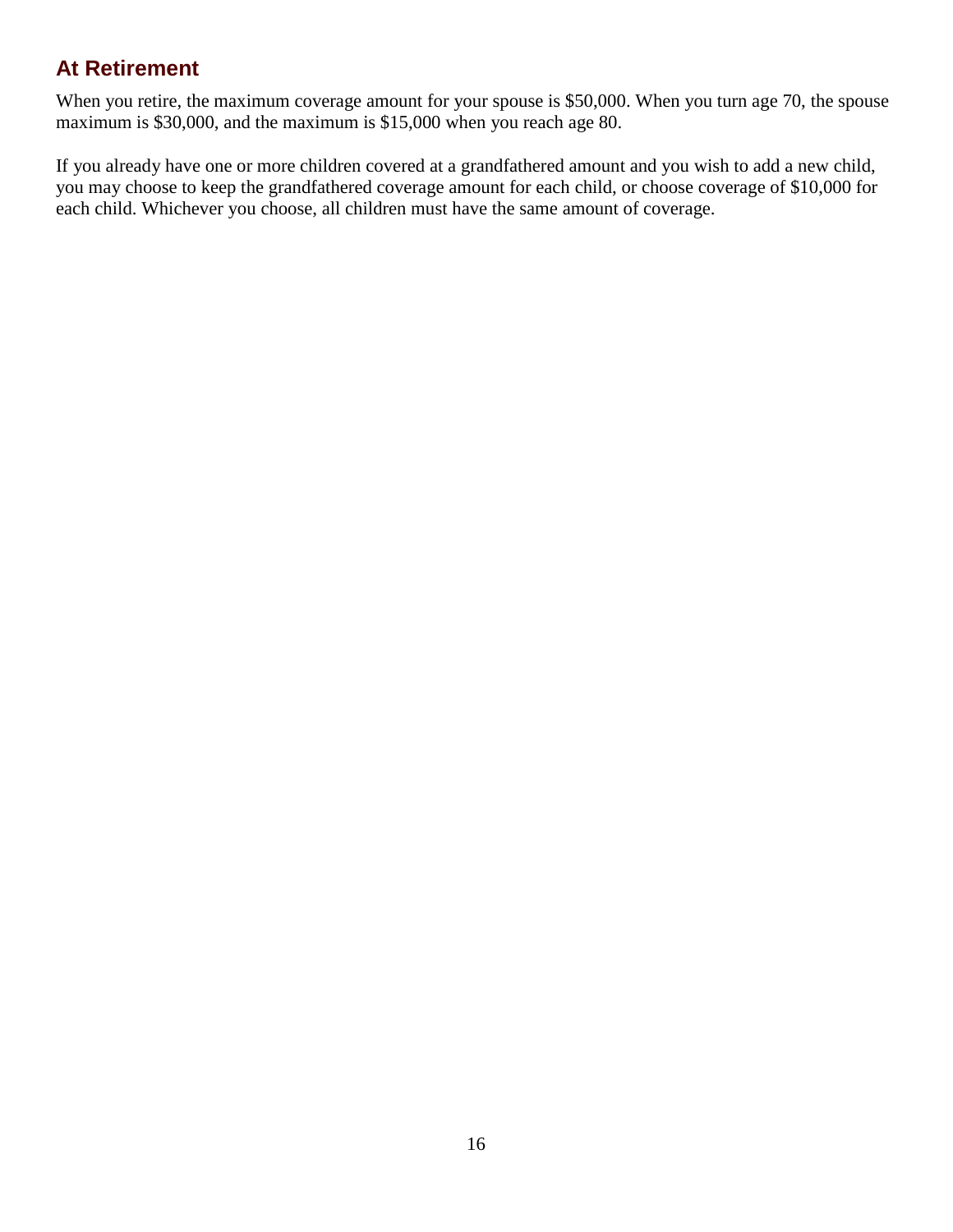# <span id="page-16-0"></span>**Special Provisions**

*An Accelerated Death Benefit and counseling services are available under all life insurance plans.*

In addition to the benefits previously described in this booklet, the life plan includes an Accelerated Death Benefit and access to grief, financial planning and legal counseling services.

#### <span id="page-16-1"></span>**Accelerated Death Benefit**

The Accelerated Death Benefit allows you or a dependent to receive payment of part of your or the covered dependents' life benefit while terminally ill. This benefit helps those who need extra money to pay the costs generally associated with terminal illnesses. Receiving the Accelerated Death Benefit is voluntary for those who qualify.

If a doctor certifies that you have less than 24 months to live, you may apply for immediate payment of 50% of your total life amount not to exceed \$1,000,000. The Accelerated Death Benefit will be paid to you in a lump sum, and your beneficiary will receive the remaining benefit after your death.

The Accelerated Death Benefit is also available for dependents that have Dependent Life coverage. The Accelerated Death Benefit for Dependent Life insurance will be paid to you in a lump sum. If you file a claim for an Accelerated Death Benefit, you may not increase the amount of your life coverage once your application has been received by The Hartford.

The Accelerated Death Benefit may be taxable. As with all tax matters, you may want to consult a tax advisor to assess the effect of this benefit on your tax status.

You will no longer have to pay your Basic and Optional Life or Alternate Basic Life and Dependent Life premiums once an Accelerated Death Benefit claim due to your illness or a covered dependent's illness has been approved.

The Accelerated Death Benefit will not be paid if:

- the terminal illness is a result of the covered person's attempted suicide, while sane or insane, or selfinflicted injury,
- the terminally ill person's life insurance benefit has been assigned, or
- the person's life insurance benefit is payable to an irrevocable beneficiary.

#### <span id="page-16-2"></span>**Counseling Services**

If you or a covered dependent dies while covered by the plan, grief, financial planning and legal counseling will be available to the beneficiary(ies).

This service includes:

- Access to a 24-hour, 365-days-a-year toll-free telephone number that is answered by a counselor who will assess the caller's needs and coordinate referrals with trained professionals.
- Five face-to-face working sessions with a grief counselor, financial planner and/or legal advisor.

Benefits are available for up to one year from the date of the initial contact.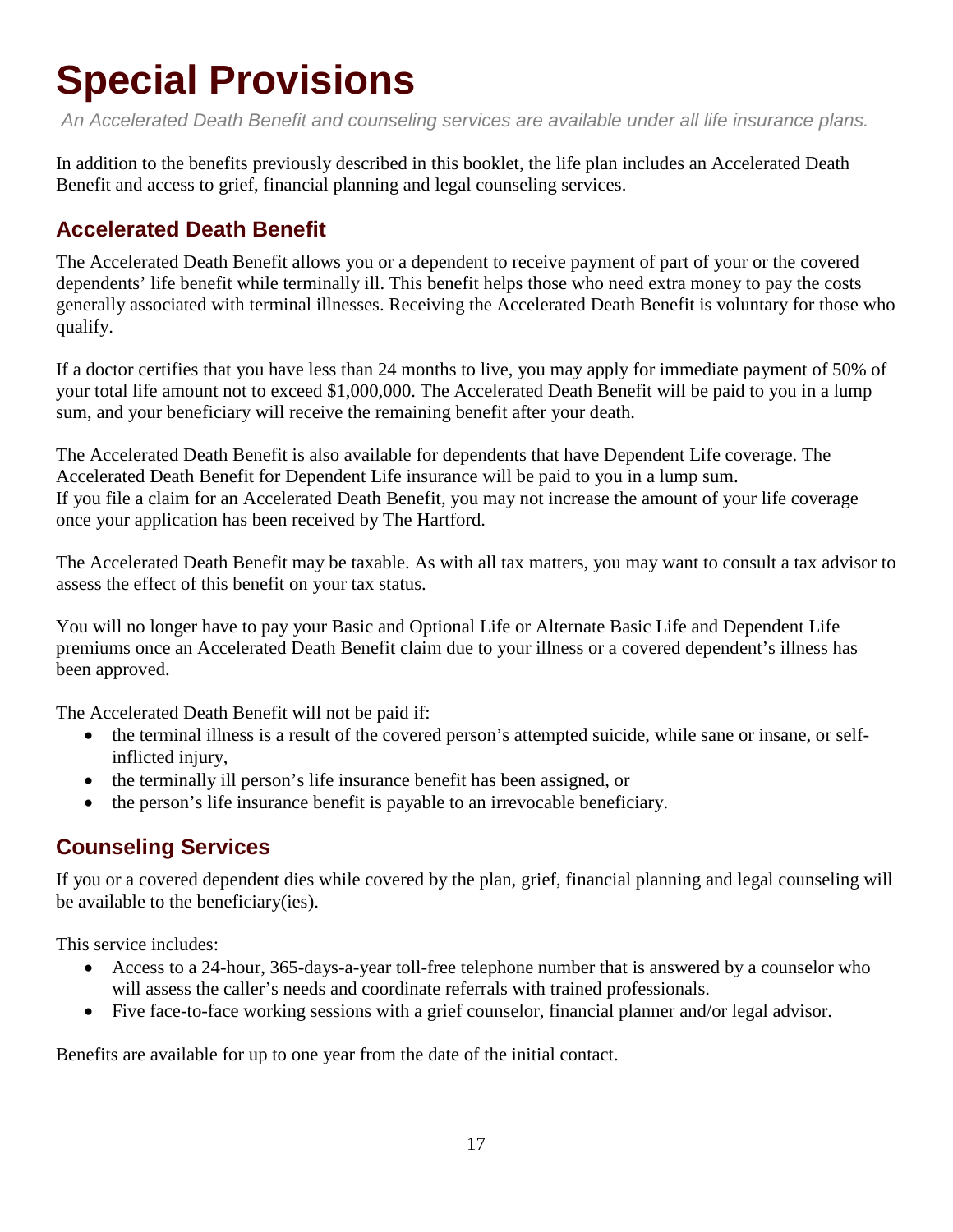# <span id="page-17-0"></span>**Filing a Claim**

*You or your beneficiary must file a claim for life insurance benefits. If your claim is denied, you or your beneficiary may follow a review process.*

If you or your beneficiaries have a claim for life or AD&D benefits, you or a beneficiary should contact your Human Resources office within 20 days or as soon as reasonably possible after the death or accident. That office will give you the forms you need to apply for Basic Life/ Alternate Basic Life, Optional Life or Dependent Life benefits.

Your employer will complete the Employer Statement and the beneficiary will complete the Beneficiary Statement. Your Employer will submit claim forms, along with copy of Beneficiary Designation Form, Death Certificate, and plan year as of date last worked and the prior 2 plan years Enrollment Documentation for any voluntary coverage to process your claim.

#### <span id="page-17-1"></span>**How to Appeal a Claim**

If your claim for benefits is denied in whole or in part, The Hartford will notify you in writing. The written notice will give specific reasons for the denial and reference the specific plan provisions on which the denial is based. It will also describe any additional material you must submit and explain the claim review procedures.

You or your authorized representative may submit a written request for reconsideration to The Hartford within 90 days of receiving the denial.

Be sure to state why you believe the claim should not have been denied and submit any data, questions or comments you think are appropriate. You may also review any pertinent plan documents. Your appeal will be reviewed by the claims administrator. The Hartford's decision on your appeal will be sent to you in writing and will include the specific reasons for the decision, as well as specific references to the appropriate plan provisions on which the decision is based. This is the final decision on your claim.

#### <span id="page-17-2"></span>**Claim Payments**

All benefits for your dismemberment or the death or dismemberment of a covered family member will be paid to you. However, you may name a secondary beneficiary to receive the proceeds of Dependent Life insurance. Should you die, your life benefits will be paid to your beneficiary.

Benefits are normally paid directly to the beneficiaries in a lump sum via check or direct deposit into the beneficiary's checking or savings account.

If you die and have not named a beneficiary or all beneficiaries die before or at the same time as you, payment will be made to your spouse, children, parents, siblings or estate.

Benefits payable to a minor will be paid to the legally appointed guardian or to another adult who has assumed the custody and principal support of the minor.

The Hartford may pay up to \$250 to any person(s) who has incurred funeral expenses for you. This will be deducted from the benefit paid. In addition, the beneficiary may have benefits paid to a funeral home to cover funeral expenses.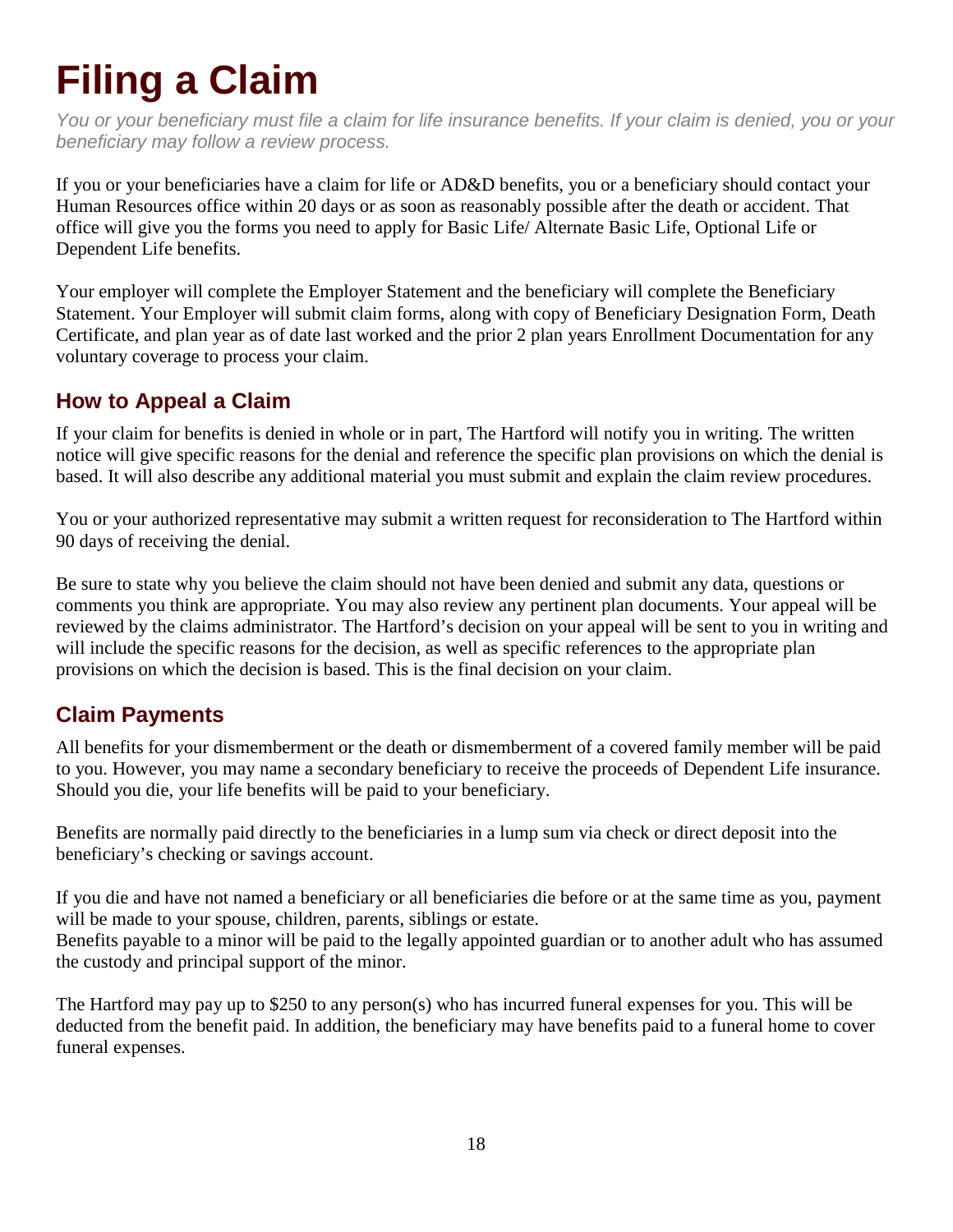#### <span id="page-18-0"></span>**Naming a Beneficiary**

You are automatically the beneficiary for dismemberment benefits on yourself. You must name a beneficiary to receive Basic, Alternate Basic and Optional Life benefits in case of your death. You are the primary beneficiary of all benefits payable for a covered family member. The beneficiary designation(s) must be made on a form provided by your Human Resources office in paper or in Workday.

You may name one or more primary beneficiaries. If you name more than one person as a primary beneficiary, you should also designate the percentage of the benefit each should receive. Otherwise, benefits will be divided equally. For example, you might direct that your spouse receive 50% of the benefit and each of your two children receive 25%. Benefit percentages must equal 100%.

You may also name one or more secondary beneficiaries to receive your benefit in case your primary beneficiary(ies) dies before or at the same time as you do. If you name more than one, you must designate the percentage of the benefit each is to receive. Secondary beneficiaries are paid benefits only if all primary beneficiaries die before or at the same time as you. Dependent Life benefits will be paid to you, and if you die before or at the same time as your dependent, will be paid to the estate.

You may name the same or different beneficiaries for your Basic, Alternate Basic and Optional Life benefits. You may change your beneficiary designation at any time using Workday at sso.tamus.edu. If your beneficiary dies, you should change your designation immediately. You may want to review your designation if you marry or divorce. In no event may a beneficiary designation be changed by a power of attorney.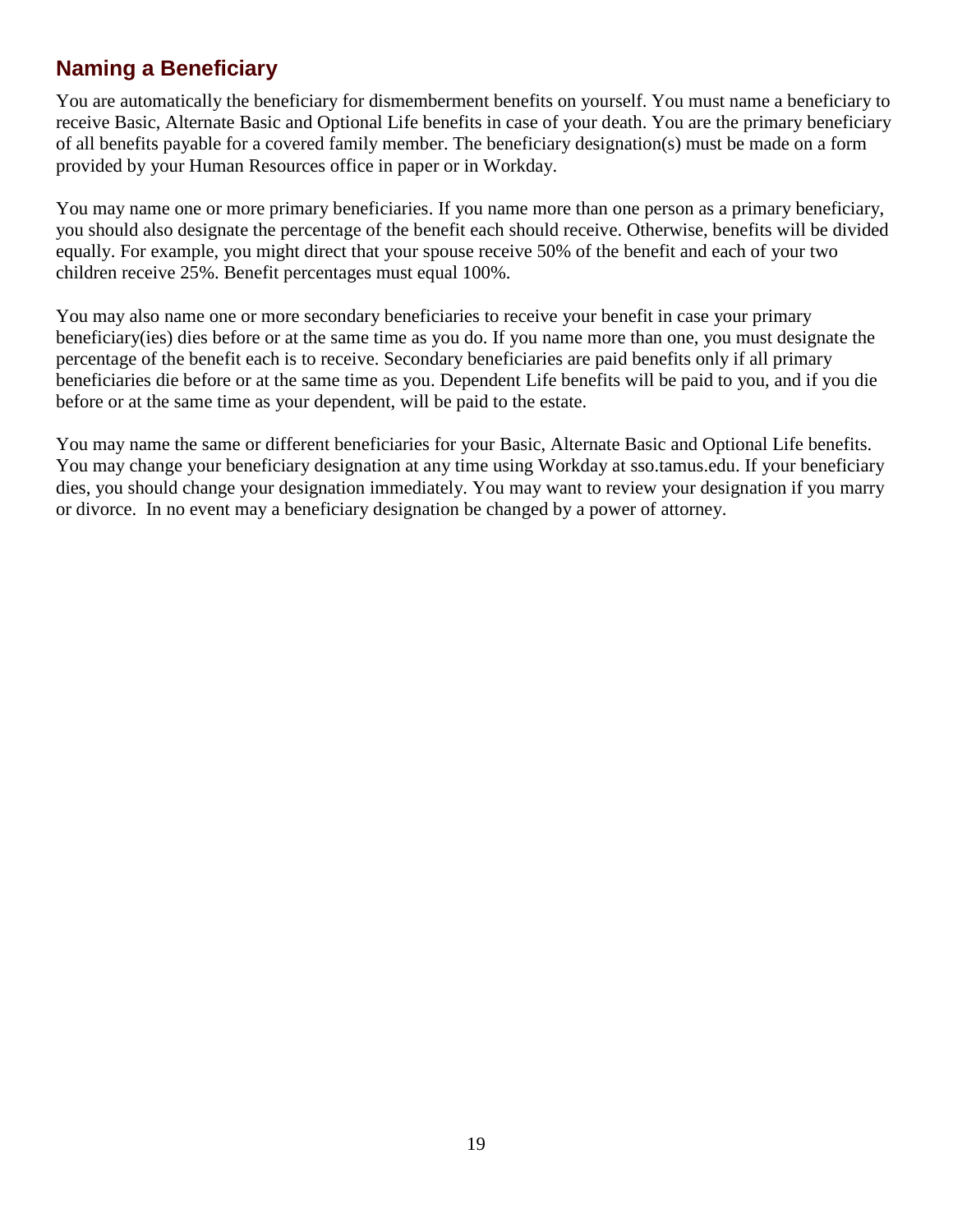# **When Coverage Ends**

*Coverage normally ends on the last day of the month in which your employment ends. In some cases, coverage may be extended.*

As long as the plan remains in effect, you may be covered by the plan if you continue to meet the eligibility requirements. Your Basic Life coverage will end on the earliest of the following dates:

- the day this policy ends,
- the last day of the plan year if you drop health coverage during Open Enrollment unless you elect to pay the premium to continue Basic Life coverage,
- the last day of the month in which you ask that your health coverage be dropped unless you elect to pay the premium to continue Basic Life coverage,
- the last day of the month in which your employment ends or you become ineligible for coverage, or
- the day the A&M System stops participating in the plan.

Your Alternate Basic Life or Optional Life coverage (and your Basic Life coverage if you pay the premiums because you do not have A&M System health coverage) will generally end on the earliest of the following dates:

- the day this policy ends,
- the end of the last month for which you paid the required premium,
- the last day of the plan year if you drop coverage during Open Enrollment,
- the last day of the month in which you ask that your coverage be dropped,
- the last day of the month in which your employment ends or you become ineligible for coverage, or
- the day the A&M System stops participating in the plan.

Your Alternate Basic Life coverage will also end if you enroll in Optional Life, and vice versa. Dependent Life coverage ends on the earliest of the following dates:

- the day this policy ends,
- the end of the last month for which you paid the required premium,
- the last day of the plan year if you drop coverage during Open Enrollment,
- the last day of the month in which you ask that your dependents' coverage be dropped,
- the last day of the month in which the dependent stops meeting the definition of an eligible dependent (see page 3),
- the last day of the month in which you die,
- the last day of the month in which your employment ends or you be-come ineligible for coverage, or
- the day the A&M System stops offering Dependent Life coverage.

A divorce is considered official when the trial court announces its decision in open court or by written memorandum filed with the clerk. You must provide documentation to drop your divorced spouse.

#### <span id="page-19-0"></span>**Extension of Benefits**

If you or a covered dependent dies within 31days after coverage ends, that loss will be covered. The plan will pay the benefit based on the amount of coverage you or the dependent was eligible for under the conversion policy.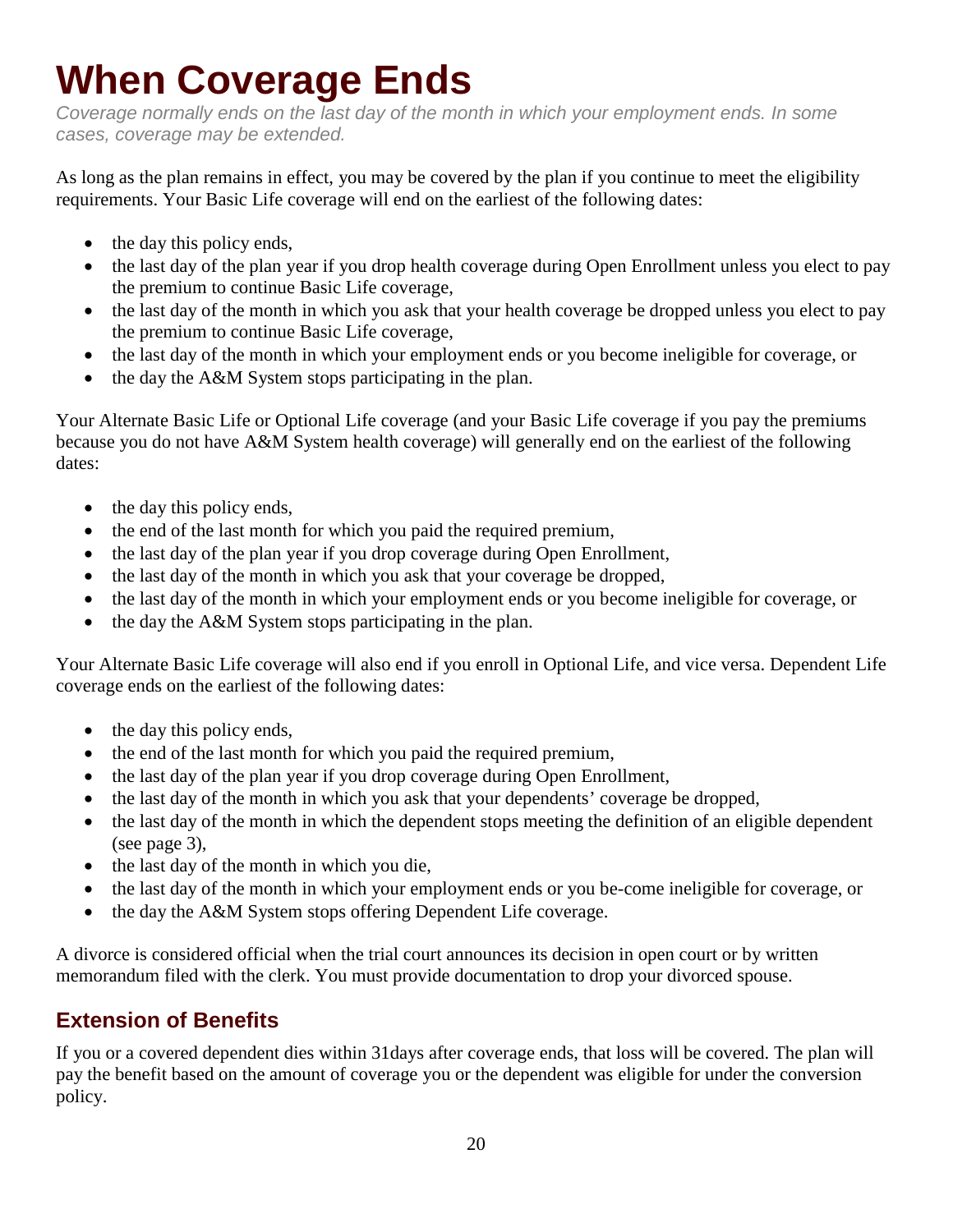#### <span id="page-20-0"></span>**Portability**

When your Basic, Optional and Dependent Life coverages end, you may convert your coverage to an individual policy (as explained in the next section) or you may elect the portability benefit. To elect portability, your coverage must have ended because:

- your employment ended,
- you are no longer eligible for coverage, or
- you are retiring and experiencing a decrease in coverage.

If you elect portability, The Hartford will bill you directly on a quarterly, semi-annual or annual basis, and your life insurance will continue under the terms of the group policy, except for Waiver of Premium and the Accelerated Death Benefit. Waiver of Premium is not available if your total and permanent disability begins after coverage under portability becomes effective. The Living Access Benefit is not available if you become terminally ill after coverage under portability becomes effective.

You may elect conversion or portability, but not both. You may buy portability coverage for yourself and your covered dependents in any mount up to the amount of coverage you lost. The premiums for coverage continued under portability will generally be lower than premiums for coverage continued under conversion but generally greater than premiums for active employees. Portability is available to you only until you reach age 70.

The application for portability of life insurance must be made within 31 days of the date life insurance would otherwise end. Life insurance continued under the portability benefit will end on the earliest of the following:

- the date you return to work with the A&M System while the A&M System's policy with The Hartford is still in force,
- the date you fail to pay the required premiums when due,
- the date you reach age 70, or
- the premium due date following the date a dependent stops meeting the definition of a dependent.

Portability for a dependent is only available if the employee's coverage is ending for the reasons mentioned above and, therefore, the dependent life coverage is ending. If the dependent him/herself is losing coverage for one of the reasons above, only conversion is available.

If life insurance under portability ends because you have reached age 70, the covered individual no longer qualifies for coverage as a dependent, or the group policy is terminated, you or your covered dependent may convert to an individual policy of life insurance in accordance with the terms of the conversion provision. No evidence of insurability will be required. The amount of the conversion policy may not exceed the amount of life insurance you had under the portability benefit.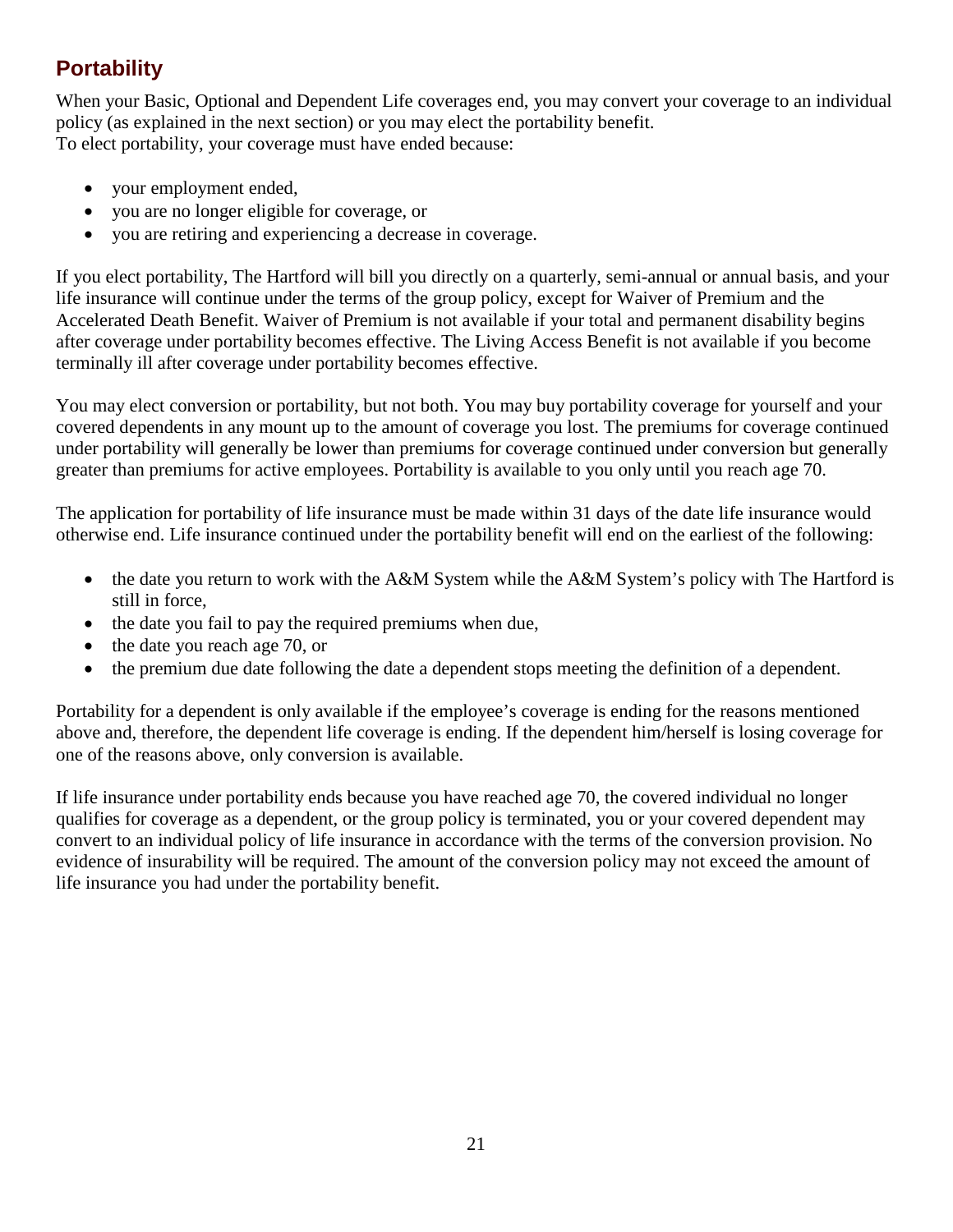#### <span id="page-21-0"></span>**Conversion**

When your Basic, Alternate Basic, Optional and Dependent Life coverages end, you may convert your coverage to an individual policy if your coverage ended because:

- your employment ended,
- you are no longer eligible for coverage,
- you are retiring and experiencing a decrease in coverage,
- you are no longer eligible for Waiver of Premium and are experiencing a decrease in coverage, or
- the plan ended.

A dependent may convert coverage to an individual policy if the dependent's coverage ended because:

- your employment ended,
- you are no longer eligible for coverage,
- the plan ended,
- you died, or
- the dependent no longer meets the definition of an eligible dependent.

You must apply for conversion of your coverage within 31 days of the date your coverage under this policy ends. The amount and terms of the conversion policy may differ from those of this policy.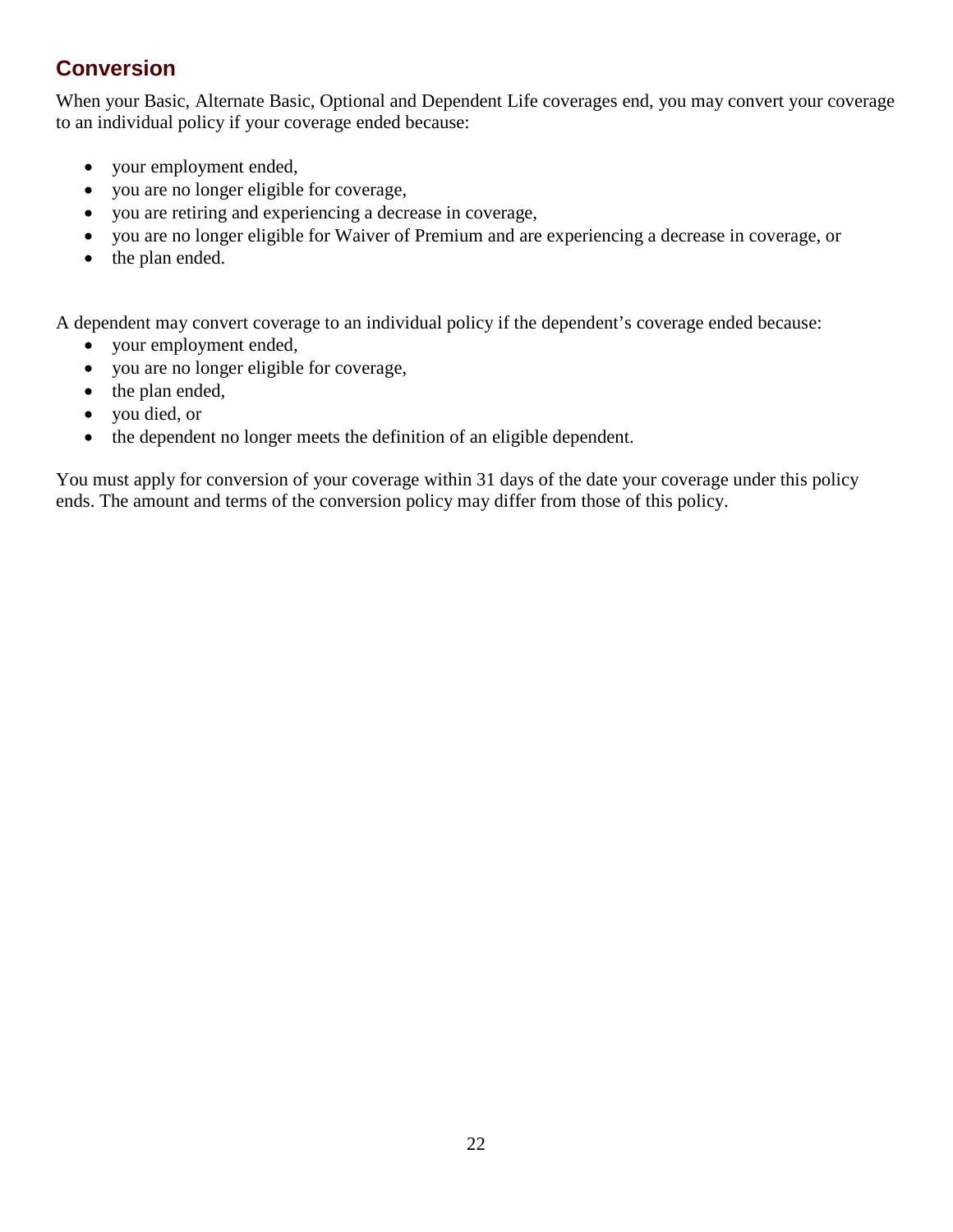# **Administrative Information**

#### <span id="page-22-0"></span>**Plan Name**

The official name of this plan is The Texas A&M University System Group Life Benefits Program. The more familiar names for these plans are the Life plan and Basic, Alternate Basic, Optional and Dependent Life plans.

#### <span id="page-22-1"></span>**Plan Sponsor**

The Texas A&M University System c/o Director of Benefits Administration Moore/Connally Building 301 Tarrow Dr., 5th Floor College Station, TX 77840 Mail Stop: 1117 TAMU (979) 458-6330 <http://www.tamus.edu/business/benefits-administration/>

#### <span id="page-22-2"></span>**Plan Administrator**

The plan administrator is Benefits Administration at The Texas A&M University System. Contact at the address shown for the Plan Sponsor.

#### <span id="page-22-3"></span>**Type of Plan**

The Life plan is a group welfare plan providing life and dismemberment benefits. It is an insured plan funded through employer and employee contributions.

#### <span id="page-22-4"></span>**Insurance Carrier and Claims Administrator**

Life plan benefits are insured through a policy with The Hartford. Claims are also administered by The Hartford.

#### <span id="page-22-5"></span>**Management**

The Hartford

#### <span id="page-22-6"></span>**Claims**

The Hartford Group Life/AD&D Claims Unit P. O. Box 14299 Lexington, KY 40512-4299 Phone: 1-888-563-1124 Fax: 1-866-954-2621 E-Mail to: gbclaimcslife@thehartford.com

The plan policy governs all plan benefits. You may examine a copy of the policy or obtain a copy for a copying fee by contacting the Plan Sponsor.